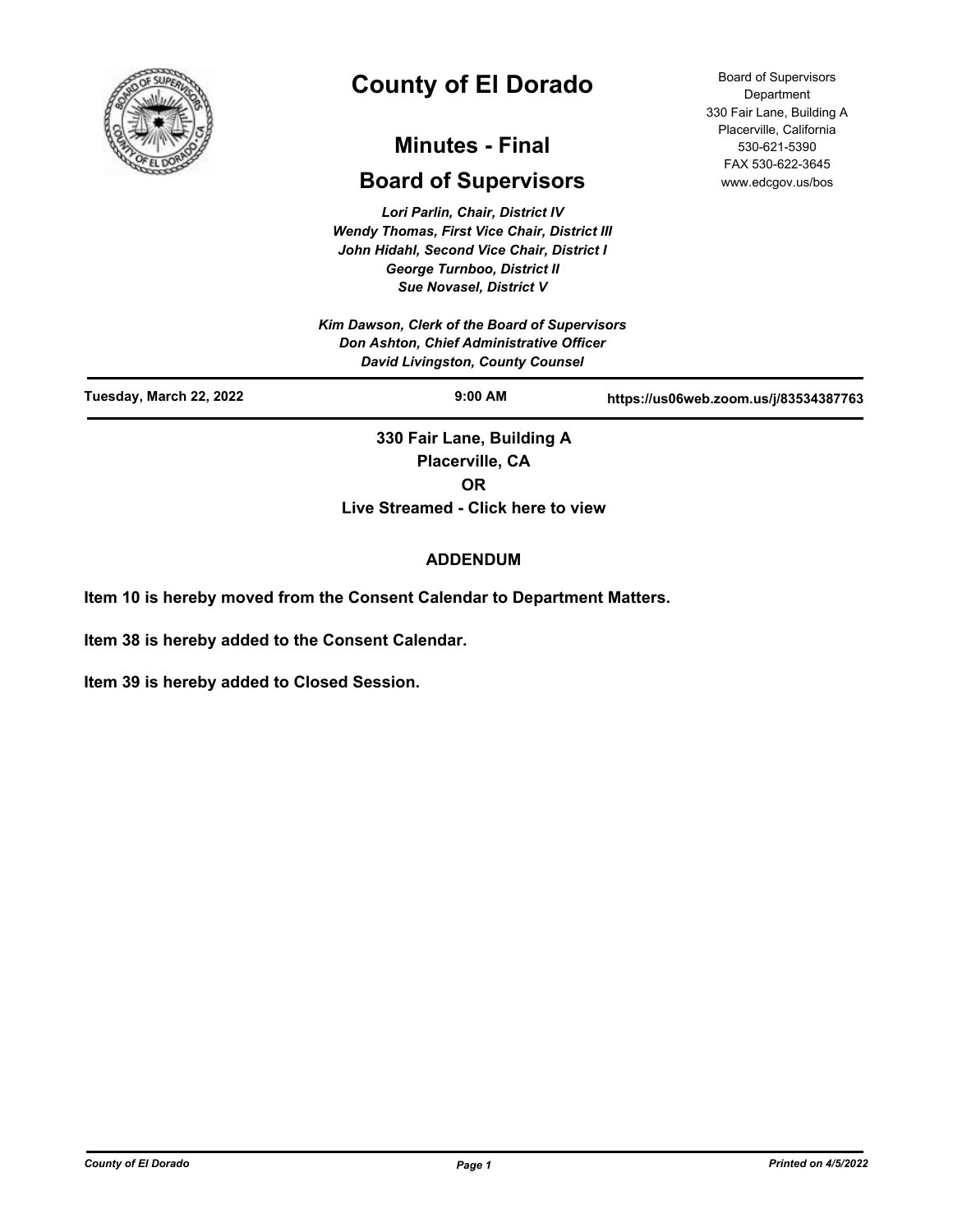**PUBLIC PARTICIPATION INSTRUCTIONS: The Board of Supervisors meeting room will be open to the public. The meeting will continue to be live-streamed via Zoom and YouTube.**

**Members of the public may address the Board in-person or via Zoom to make a public comment. The public should call into 530-621-7603 or 530-621-7610. The Meeting ID is 835 3438 7763. Please note you will be able to join the live-stream 15 minutes prior to the posted meeting start time.**

**To observe the live stream of the Board of Supervisors meeting go to https://us06web.zoom.us/j/83534387763.**

**To observe the Board of Supervisors meetings via YouTube, click https://www.youtube.com/channel/UCUMjDk3NUltZJrpw2CL7Zkg.**

**If you are joining the meeting via zoom and wish to make a comment on an item, press the "raise a hand" button. If you are joining the meeting by phone, press \*9 to indicate a desire to make a comment. Speakers will be limited to 3 minutes.**

**By participating in this meeting, you acknowledge that you are being recorded.**

**If you choose not to observe the Board of Supervisors meeting but wish to make a comment on a specific agenda item, please submit your comment in writing. You are encouraged to submit your comment in writing by 4:00 PM on the Monday before the meeting to ensure the Board of Supervisors has adequate time to review. Please submit your comment to the Clerk of the Board at edc.cob@edcgov.us. Your comment will be placed into the record and forwarded to the Board of Supervisors.**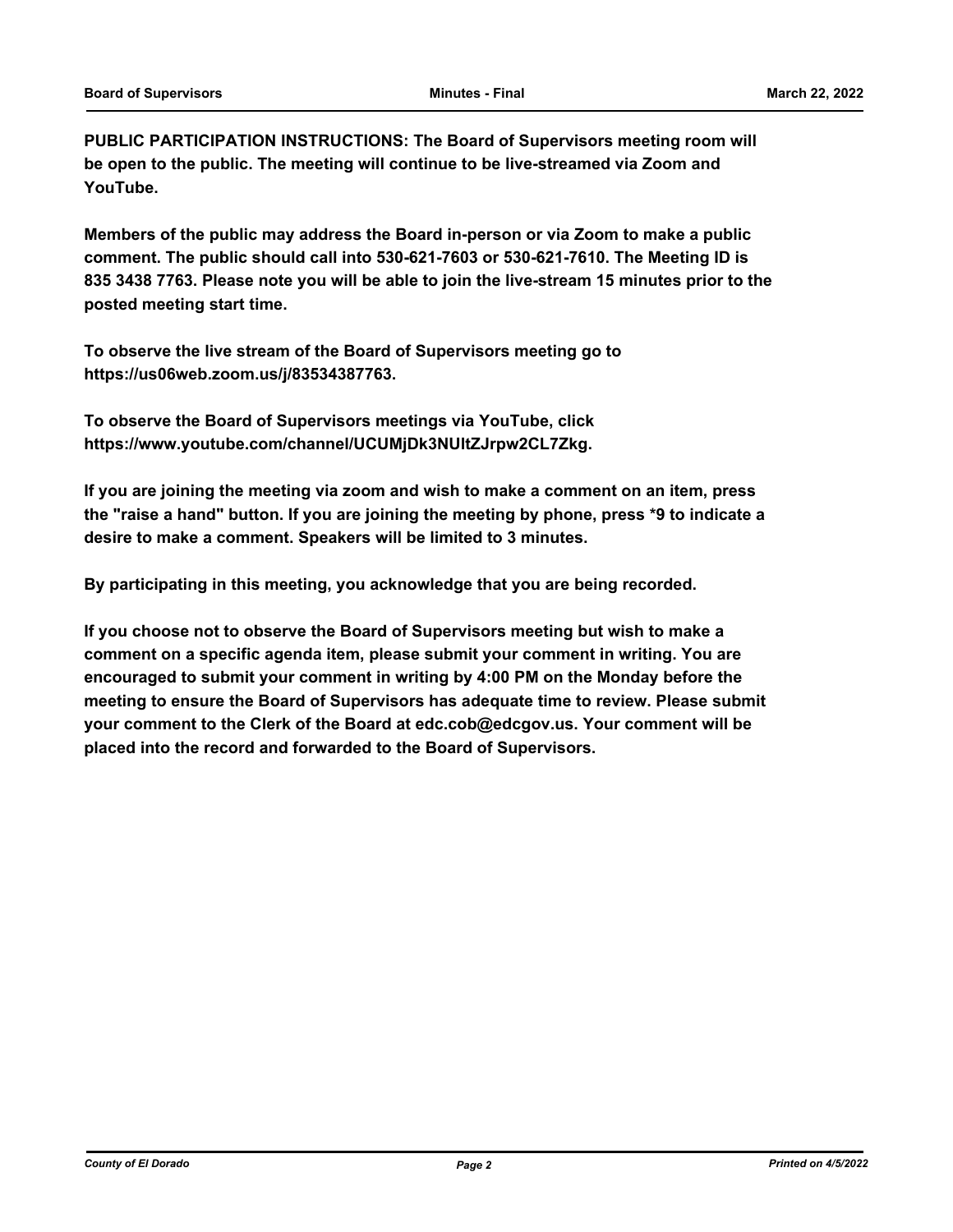#### **Vision Statement**

## **Safe, healthy and vibrant communities, respecting our natural resources and historical heritage**

#### **This institution is an equal opportunity provider and employer.**

Live Web Streaming and archiving of most Board of Supervisors meeting videos, all meeting agendas, supplemental materials and meeting minutes are available on the internet at: http://eldorado.legistar.com/Calendar.aspx

The County of El Dorado is committed to ensuring that persons with disabilities are provided the resources to participate in its public meetings. Please contact the office of the Clerk of the Board if you require accommodation at 530-621-5390 or via email, edc.cob@edcgov.us, preferably no less than 24 hours in advance of the meeting.

The Board of Supervisors is concerned that written information submitted to the Board the day of the Board meeting may not receive the attention it deserves. The Board Clerk cannot guarantee that any FAX, email, or mail received the day of the meeting will be delivered to the Board prior to action on the subject matter.

The Board meets simultaneously as the Board of Supervisors and the Board of Directors of the Air Quality Management District, In-Home Supportive Services, Public Housing Authority, Redevelopment Agency and other Special Districts.

For Purposes of the Brown Act § 54954.2 (a), the numbered items on this Agenda give a brief description of each item of business to be transacted or discussed. Recommendations of the staff, as shown, do not prevent the Board from taking other action.

Materials related to an item on this Agenda submitted to the Board of Supervisors after distribution of the agenda packet are available for inspection during normal business hours in the public viewing packet located in Building A, 330 Fair Lane, Placerville or in the Board Clerk's Office located at the same address. Such documents are also available on the Board of Supervisors' Meeting Agenda webpage subject to staff's ability to post the documents before the meeting.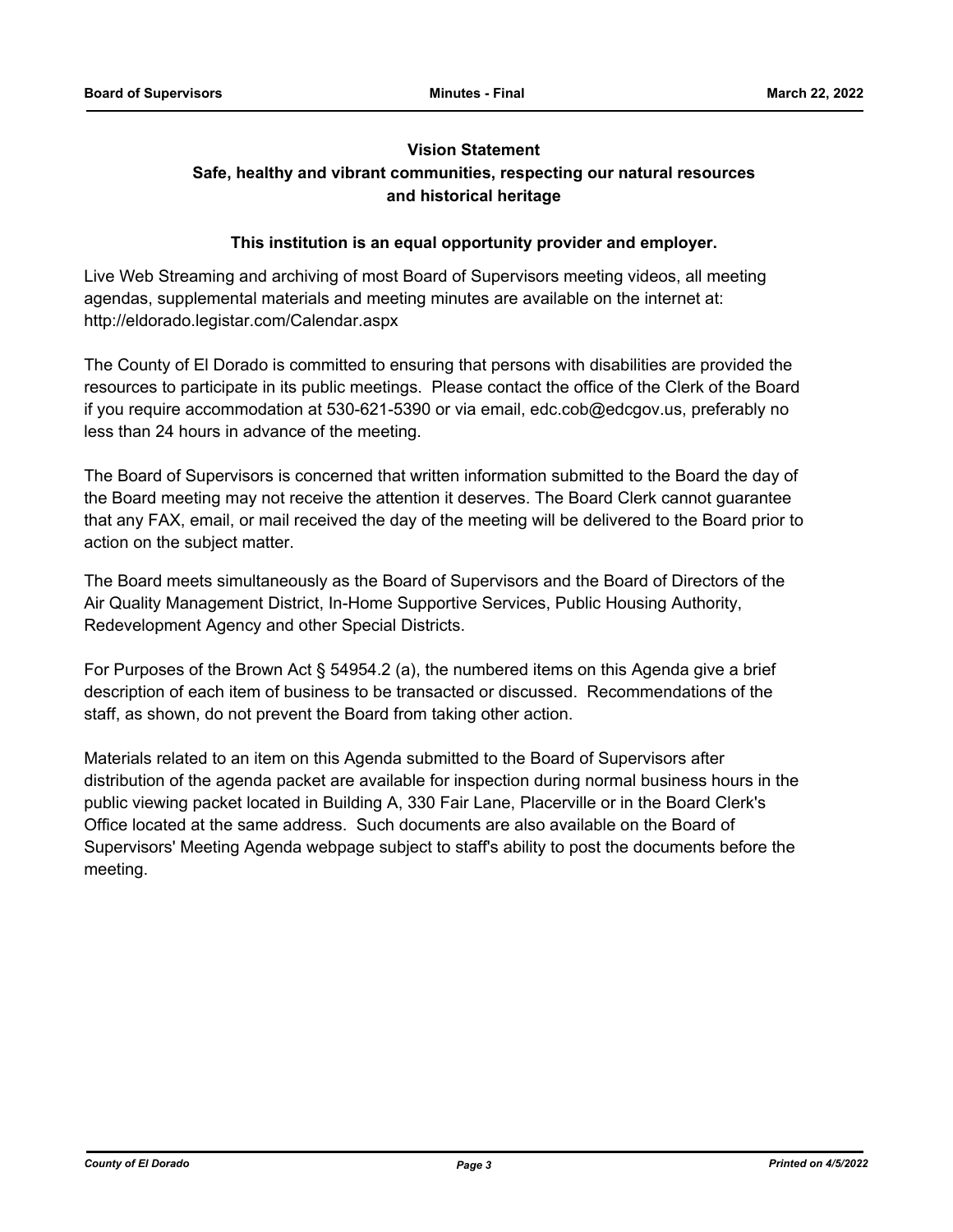#### **PROTOCOLS FOR PUBLIC COMMENT**

Public comment will be received at designated periods as called by the Board Chair.

Public comment on items scheduled for Closed Session will be received before the Board recesses to Closed Session.

Except with the consent of the Board, individuals shall be allowed to speak to an item only once.

On December 5, 2017, the Board adopted the following protocol relative to public comment periods. The Board adopted minor revisions to the protocol on August 24, 2021, incorporated herein:

The Board wants all members of the public to feel welcome to speak, especially regarding controversial items. Time for public input will be provided at every Board of Supervisors meeting. Individuals will have three minutes to address the Board. If the three minutes are exceeded the speaker's microphone will be muted. Applause or other outbursts are not allowed in the Board Chambers.

During noticed public hearings only, individuals authorized by organizations to speak to organizational positions may request additional time, up to five minutes.

Public comment on certain agenda items designated and approved by the Board may be treated differently within specific time limits per speaker or a limit on the total amount of time designated for public comment. It is the intent of the Board that quasi-jurisdictional matters have additional flexibility depending on the nature of the issue.The Board Chair may limit public comment during Open Forum.

Individual Board members may ask clarifying questions but will not engage in substantive dialogue with persons providing input to the Board.

If a person providing input to the Board creates a disruption by refusing to follow Board guidelines, the Board Chair may take the following actions:

Step 1. Request the person adhere to Board guidelines. If the person refuses, the Board Chair may turn off the speaker's microphone.

Step 2. If the disruption continues, the Board Chair may order a recess of the Board meeting. Step 3. If the disruption continues, the Board Chair may order the removal of the person from the Board meeting.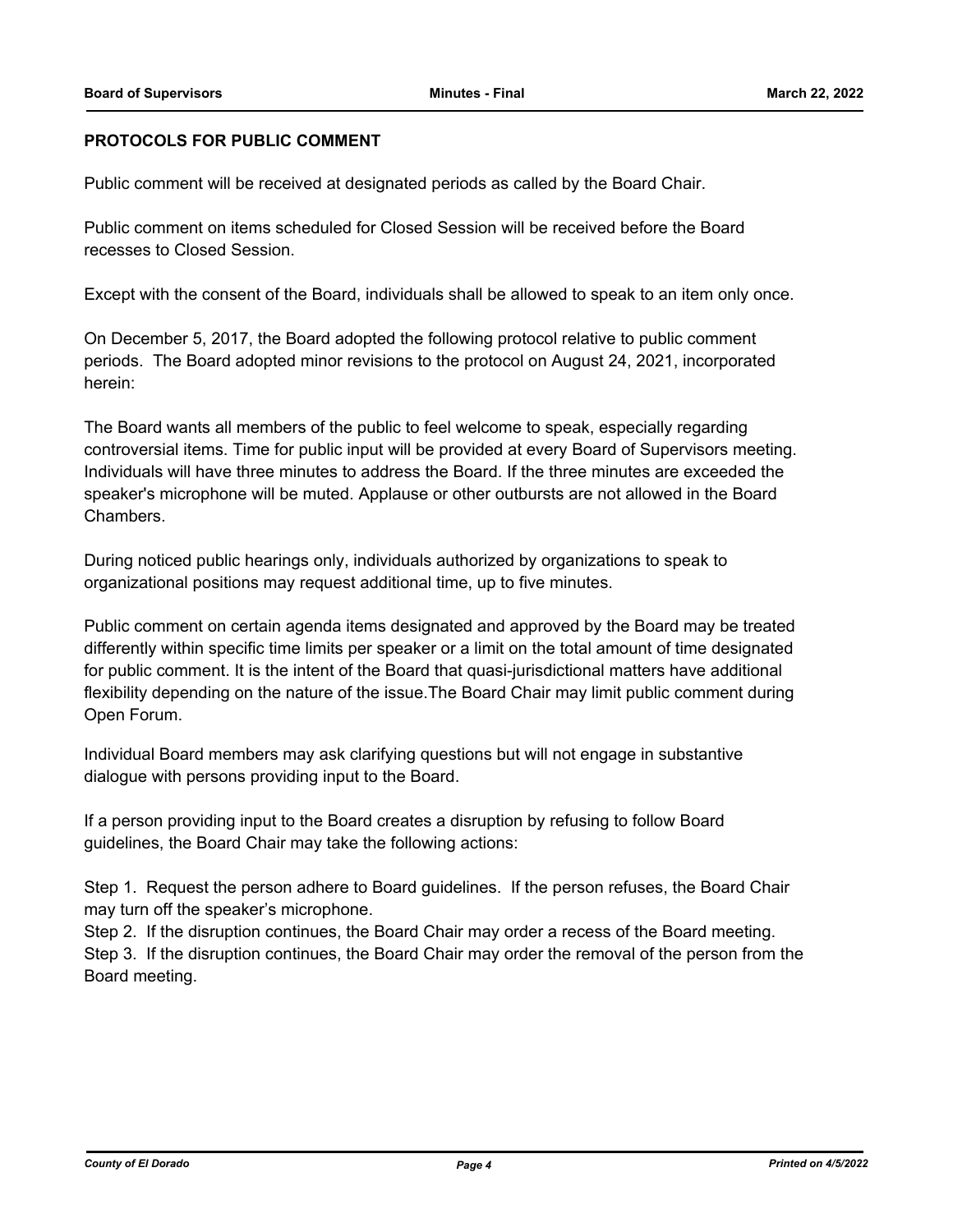#### **9:00 A.M. - CALLED TO ORDER**

Present: 5- Supervisor Novasel, Supervisor Hidahl, Supervisor Parlin, Supervisor Thomas and Supervisor Turnboo

#### **INVOCATION AND PLEDGE OF ALLEGIANCE TO THE FLAG**

**Rabbi Evon Yakar from the Temple Bat Yam gave the Invocation.**

**Supervisor Turnboo led the Pledge of Allegiance to the Flag.**

#### **ADOPTION OF THE AGENDA AND APPROVAL OF CONSENT CALENDAR**

*Public Comment: J. Gainsbourgh*

**A motion was made by Supervisor Thomas, seconded by Supervisor Hidahl to Adopt the Agenda and Approve the Consent Calendar with the following change:**

**Continue item 20 to April 5, 2022.**

**Yes:** 5 - Novasel, Hidahl, Parlin, Thomas and Turnboo

The Board may make any necessary additions, deletions or corrections to the agenda including moving items to or from the Consent Calendar and adopt the agenda and the Consent Calendar with one single vote. A Board member may request an item be removed from the Consent Calendar for discussion and separate Board action. At the appropriate time as called by the Board Chair, members of the public may make a comment on matters on the Consent Calendar prior to Board action.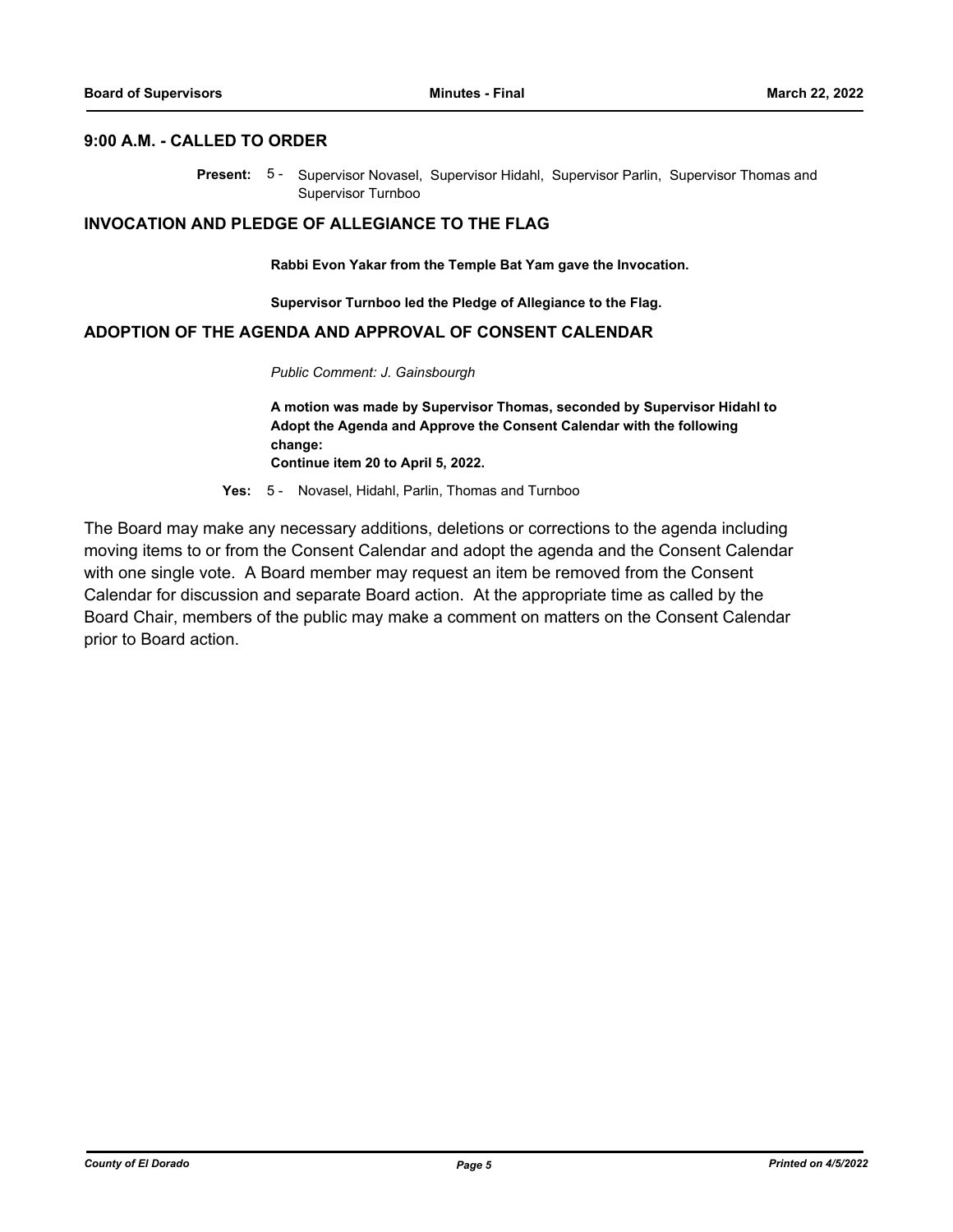#### **CONSENT CALENDAR**

**1.** [22-0536](http://eldorado.legistar.com/gateway.aspx?m=l&id=/matter.aspx?key=31437) Clerk of the Board recommending the Board approve the Minutes from the regular meeting of March 15, 2022.

**This matter was Approved on the Consent Calendar.**

#### **GENERAL GOVERNMENT - CONSENT ITEMS**

**2.** [22-0545](http://eldorado.legistar.com/gateway.aspx?m=l&id=/matter.aspx?key=31446) Chief Administrative Office recommending the Board approve and authorize the Chief Administrative Officer to sign Amendment 1 to Agreement 6366 to extend the period that the \$112,373 of County funding can be used by one month to enable Housing El Dorado to operate the Winter Lodging Program through April 30, 2022.

**FUNDING:** General Fund.

**This matter was Approved on the Consent Calendar.**

**3. 21-1415** Chief Administrative Office recommending the Board of Supervisors find that a Local Health Emergency continues to exist in El Dorado County as a result of the Caldor Fire. (Cont. 2/22/2022, Item 3)

#### **FUNDING:** N/A

**This matter was Approved on the Consent Calendar.**

**4.** [22-0488](http://eldorado.legistar.com/gateway.aspx?m=l&id=/matter.aspx?key=31389) Chief Administrative Office recommending the Board approve and authorize the Chair to execute Lease Agreement 6431 with California Tahoe Emergency Services Operations Authority for the lease of the County property located at 3066 Lake Tahoe Boulevard, South Lake Tahoe for the purpose of operating an ambulance operations base in the South Shore of the Tahoe Basin, effective upon execution for an initial term through August 31, 2031, with an option for a five-year extension.

#### **FUNDING:** N/A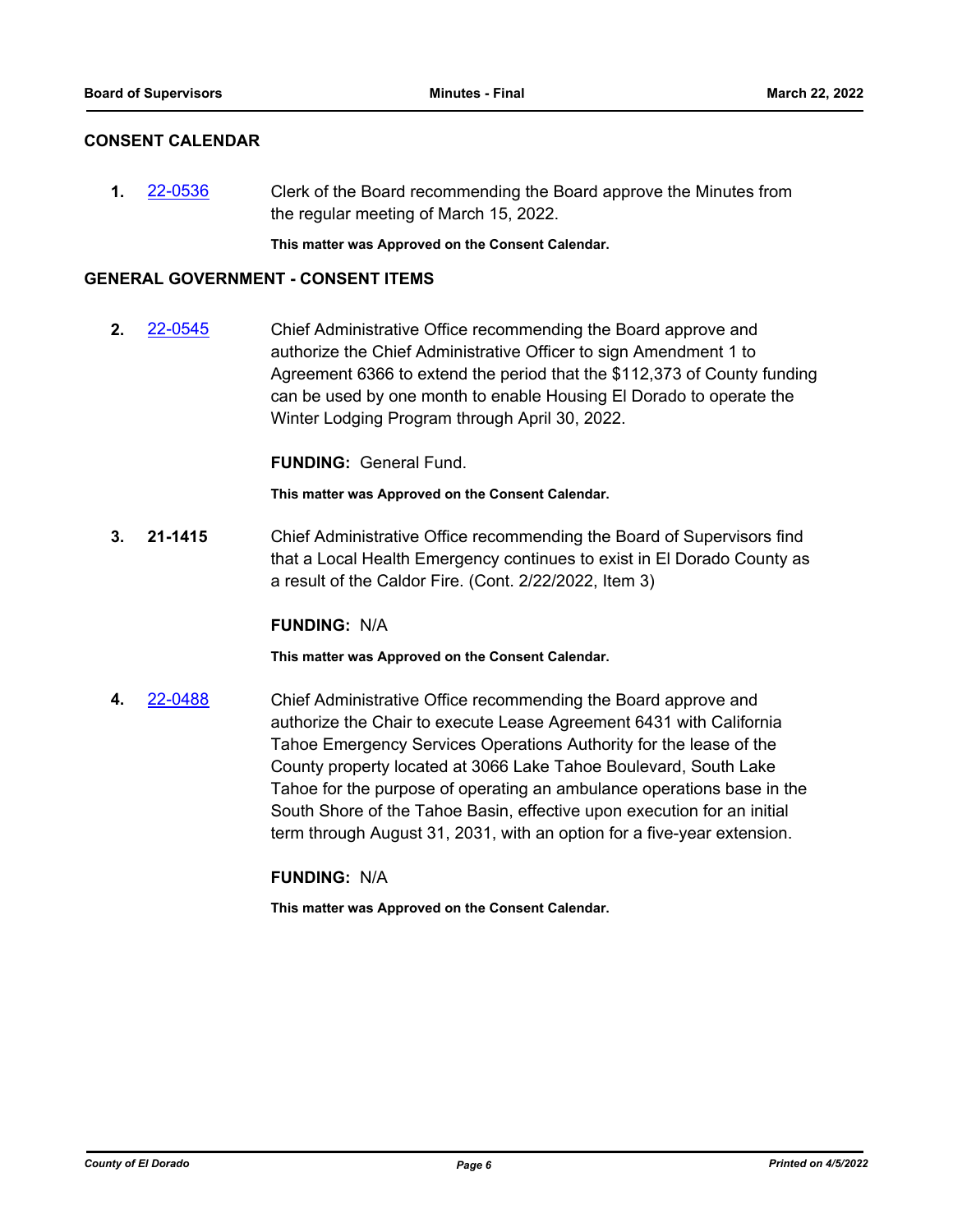**5.** [22-0245](http://eldorado.legistar.com/gateway.aspx?m=l&id=/matter.aspx?key=31146) Chief Administrative Office, Facilities Division, recommending the Board consider the following: 1) Authorize the Purchasing Agent to sign Amendment I to Agreement for Services 6044 with W.W. Grainger to increase compensation by \$6,608 for an amended not-to-exceed amount of \$146,554 to provide facility condition assessment services and include four additional facilities in South Lake Tahoe; and 2) Make findings pursuant to Article II, Section 210b (6) of the El Dorado County Charter that specialty skills and qualifications not expressly

**FUNDING:** Accumulative Capital Outlay Fund.

under Agreement for Services 6044.

**This matter was Approved on the Consent Calendar.**

**6.** [22-0472](http://eldorado.legistar.com/gateway.aspx?m=l&id=/matter.aspx?key=31373) Chief Administrative Office, Parks Division, recommending the Board consider the following:

> 1) In accordance with Chapter 3.13, Section 3.13.030 of County Ordinance Code, Contracting Out, find that the California Environmental Quality Act (CEQA) and design work for the Diamond Springs Community Park requires specialty skills and qualifications;

identified in classifications are involved in the performance of the work

2) Approve and authorize the Chair to sign Agreement 6454 with Dudek to assist the County with the CEQA document for the Diamond Springs Community Park, with a not-to-exceed amount of \$297,995.50, and an expiration date of June 1, 2023, effective upon execution; and 3) Approve and authorize the Chair to sign the budget amendment transferring \$125,000 from the Bass Lake property sale General Fund designation to the Parks Division (4/5 vote required).

**FUNDING:** General Fund.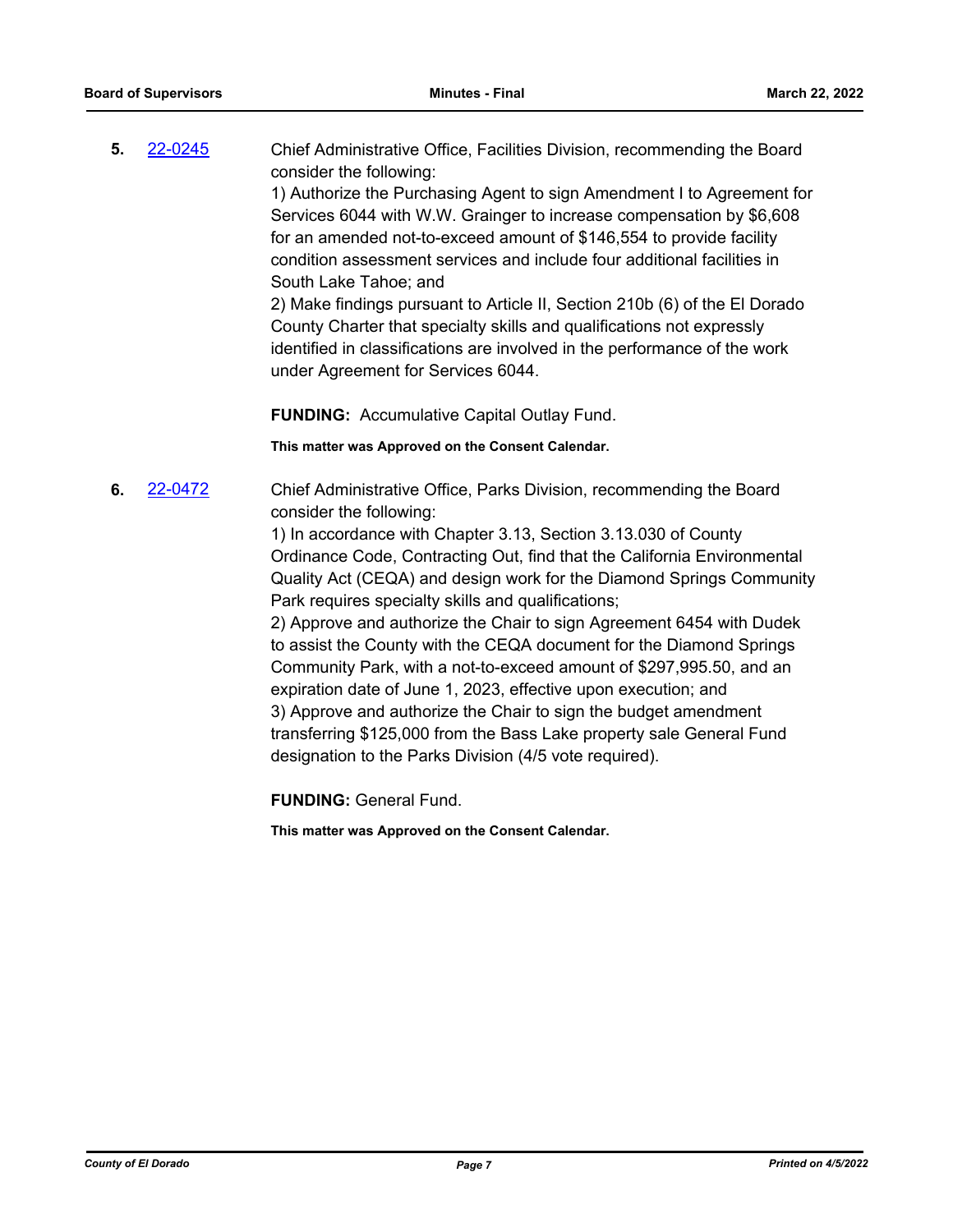**7.** [22-0409](http://eldorado.legistar.com/gateway.aspx?m=l&id=/matter.aspx?key=31310) Chief Administrative Office, Procurement and Contracts Division, recommending the Board consider the following: 1) Make findings pursuant to Article II, Section 210b(6) of the El Dorado County Charter and in accordance with County Ordinance Code 3.13.030 Section B that it is appropriate to continue contracting with Wilkinson Portables, Inc. because the ongoing aggregate of the work to be performed under Agreement for Services 5586 requires specific equipment as well as specialty skills and qualifications not expressly identified in County classifications; 2) Authorize the Purchasing Agent to sign Amendment II to Agreement for Services 5586 to increase the total compensation for this Agreement by \$75,000, for an amended not-to-exceed amount of \$150,000, with no other changes to this Agreement, for providing placement and service of

portable toilets and sinks as well as servicing County-owned portable toilets on an as-needed basis; and 3) Authorize the Purchasing Agent to execute future amendments to Agreement for Services 5586, contingent upon County Counsel, Risk Management, and Human Resources approval, which do not increase the

**FUNDING:** General Fund.

**This matter was Approved on the Consent Calendar.**

maximum dollar amount or term of the Agreement.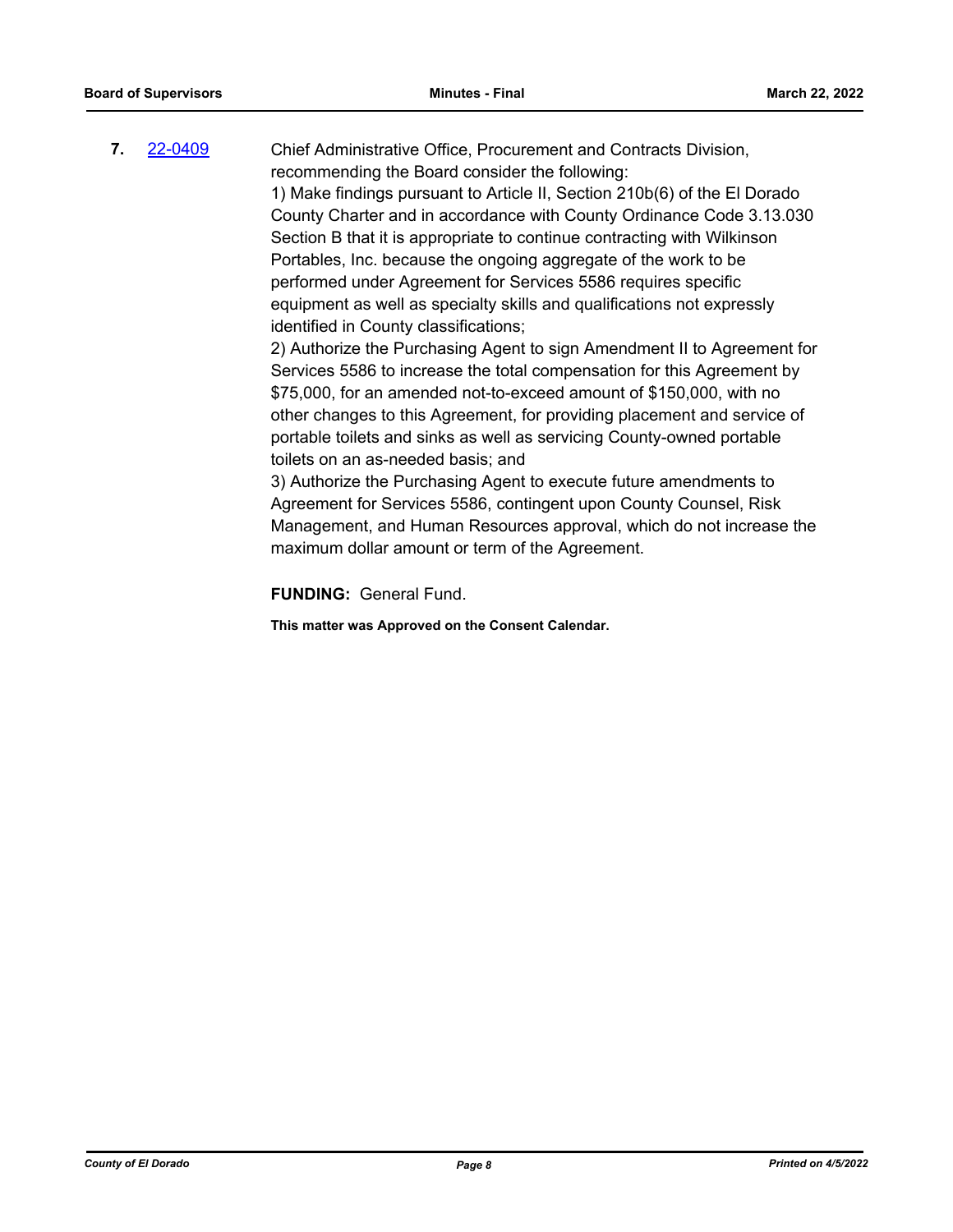**8.** [22-0383](http://eldorado.legistar.com/gateway.aspx?m=l&id=/matter.aspx?key=31284) Chief Administrative Office, Procurement and Contracts Division, on behalf of the Chief Administrative Office, Facilities Division and various County departments, recommending the Board approve the following: 1) Make findings pursuant to Article II, Section 210b(6) of the El Dorado County Charter and in accordance with County Ordinance 3.13.030 Section B that it is appropriate to contract with Tri-Signal Integration, Inc. for services provided under Agreement for Services 6180 because the work requires specialty skills and qualifications not expressly identified in County classifications are involved in the performance of the work; 2) Approve and authorize the Purchasing Agent to sign Agreement for Services 6180 with Tri-Signal Integration, Inc. for maintenance, inspection, testing, certification, and repair services for automatic fire suppression equipment, kitchen hood systems, and fire extinguisher equipment at various County-operated facilities on an as-requested basis in the maximum amount of \$300,000 for the period of April 1, 2022, through March 31, 2025; and 3) Authorize the Purchasing Agent to execute amendments to Agreement

for Services 6180, contingent upon County Counsel and Risk Management approval, which do not increase the maximum dollar amount or term of the Agreement.

**FUNDING:** General Fund.

**This matter was Approved on the Consent Calendar.**

**9. 21-1728** Clerk of the Board recommending the Board of Supervisors, as a result of ongoing concerns related to COVID-19, approve findings pursuant to Government Code subsection 54953(e)(3) in order to allow for the continued use of virtual or hybrid Board of Supervisors meetings as authorized under Assembly Bill 361. (Cont. 2/22/2022, Item 6)

#### **FUNDING:** N/A

**This matter was Approved on the Consent Calendar.**

**10.** [22-0452](http://eldorado.legistar.com/gateway.aspx?m=l&id=/matter.aspx?key=31353) County Counsel's Office recommending the Board deny the claim for refund of property taxes by Denise Cook in the amount of \$17,207.55 and authorize the County Counsel's Office to send a Letter of Denial to Ms. Cook.

**FUNDING:** General Fund.

**This matter was moved to Department Matters.**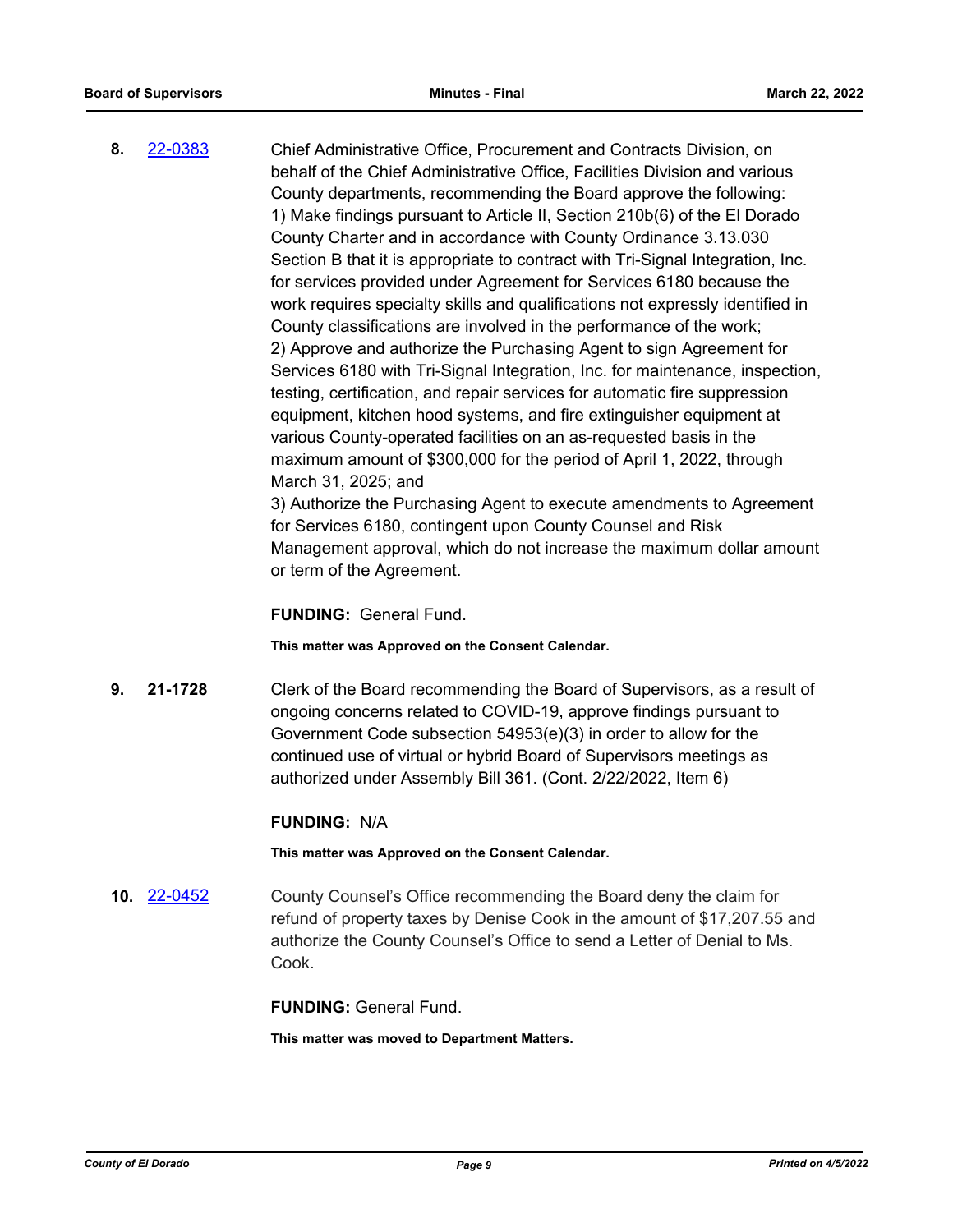**11.** [22-0295](http://eldorado.legistar.com/gateway.aspx?m=l&id=/matter.aspx?key=31196) Elections Department requesting the Board approve and authorize the Chair to sign Amendment 2 of Agreement 2206 with DFM Associates for election management software known as Election Information Management System, extending the initial agreement expiring June 30, 2022 to June 30, 2024, increasing the not-to-exceed amount by \$180,528 which increases the monthly cost by 7%.

**FUNDING:** General Fund.

**This matter was Approved on the Consent Calendar.**

**12.** [22-0422](http://eldorado.legistar.com/gateway.aspx?m=l&id=/matter.aspx?key=31323) Elections Department recommending the Board: 1) Approve and authorize the Registrar of Voters to sign Agreement 21S10097 from the California Secretary of State for reimbursement of funds used to provide outreach and education services to voters as part of the Voter's Choice Act implementation plan for the Gubernatorial Primary Election and the Gubernatorial General Election; and 2) Approve and authorize a budget amendment to increase revenue and appropriations to the Election Department for Fiscal Year 2021-22 by \$35,000. (4/5 vote required)

**FUNDING:** State Grant.

**This matter was Approved on the Consent Calendar.**

**13.** [22-0427](http://eldorado.legistar.com/gateway.aspx?m=l&id=/matter.aspx?key=31328) Human Resources Department recommending the Board: 1) Find in accordance with County Ordinance 3.13.030 that it is appropriate to contract with Clearstar (previously ESR) for pre-employment background checks, provided under Agreement 4665 because (B) "Specialty skills and qualifications not expressly identified in classifications are involved in the performance of the work;" and 2) Approve and authorize the Purchasing Agent to sign and execute Amendment III to Agreement 4665 with Clearstar (previously ESR) for pre-employment background checks to increase the total not-to-exceed by \$100,000 for a total not-to-exceed amount of \$150,000 and extend the term by two years from April 6, 2022, to April 6, 2024.

**FUNDING:** General Fund.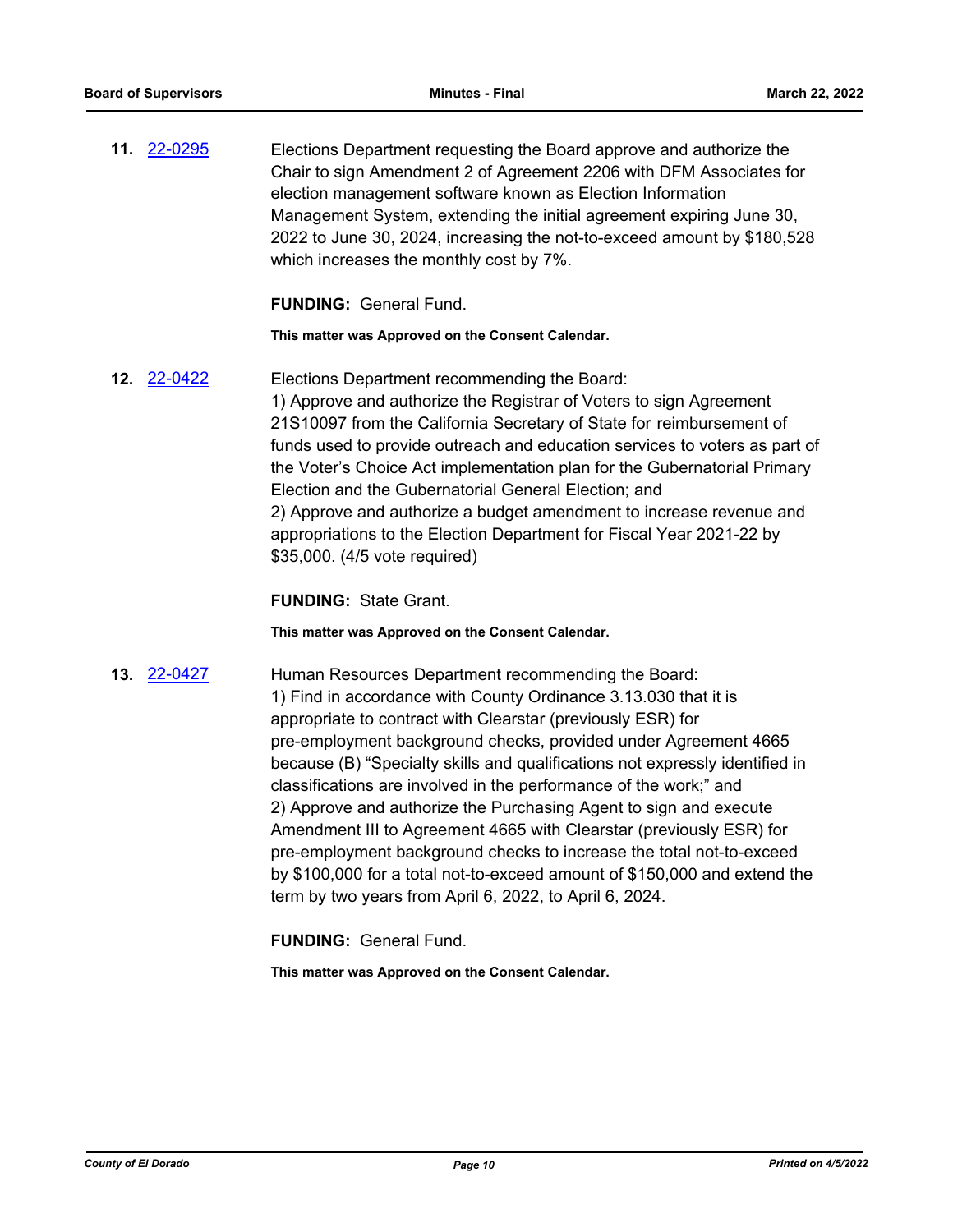**14.** [22-0482](http://eldorado.legistar.com/gateway.aspx?m=l&id=/matter.aspx?key=31383) Human Resources Department recommending the Board: 1) Approve and adopt the revised Fleet Services Supervisor department-specific class specification; and 2) Adopt and authorize the Chair to sign Resolution **045-2022** to approve adding 1.0 FTE Fleet Services Supervisor and delete a vacant 1.0 FTE Services Operations Coordinator.

**FUNDING:** Fleet Services Fund.

**This matter was Approved and Resolution 045-2022 was Adopted upon Approval of the Consent Calendar.**

**15.** [22-0493](http://eldorado.legistar.com/gateway.aspx?m=l&id=/matter.aspx?key=31394) Human Resources Department recommending the Board: 1) Adopt and authorize the Chair to sign Resolution **047-2022** approving the negotiated Memorandum of Understanding (MOU) between the County of El Dorado and the Operating Engineers Local No. 3 representing employees in the Trades and Crafts Bargaining Unit; 2) Authorize the Chair to sign said MOU, noting the MOU will be effective the first full pay period following Union ratification and Board of Supervisors adoption of the MOU; and 3) Direct the Human Resources Department and the Auditor-Controller's

Office to administer and implement the MOU provisions.

#### **FUNDING:** Various.

**This matter was Approved and Resolution 047-2022 was Adopted upon Approval of the Consent Calendar.**

**16.** [22-0114](http://eldorado.legistar.com/gateway.aspx?m=l&id=/matter.aspx?key=31015) Information Technologies Department recommending the Board approve and authorize the Purchasing Agent to sign AT&T Network Integration Change Order Request Form for Contract 6380 with AT&T Corporation for Calero Call Accounting and Telecom Expense Management Services, extending the term by two years, from March 31, 2022 through March 30, 3024, and continuing the current pricing of \$3,670 per month.

> **FUNDING:** General Fund with partial cost recovery through the A-87 Cost Allocation Plan.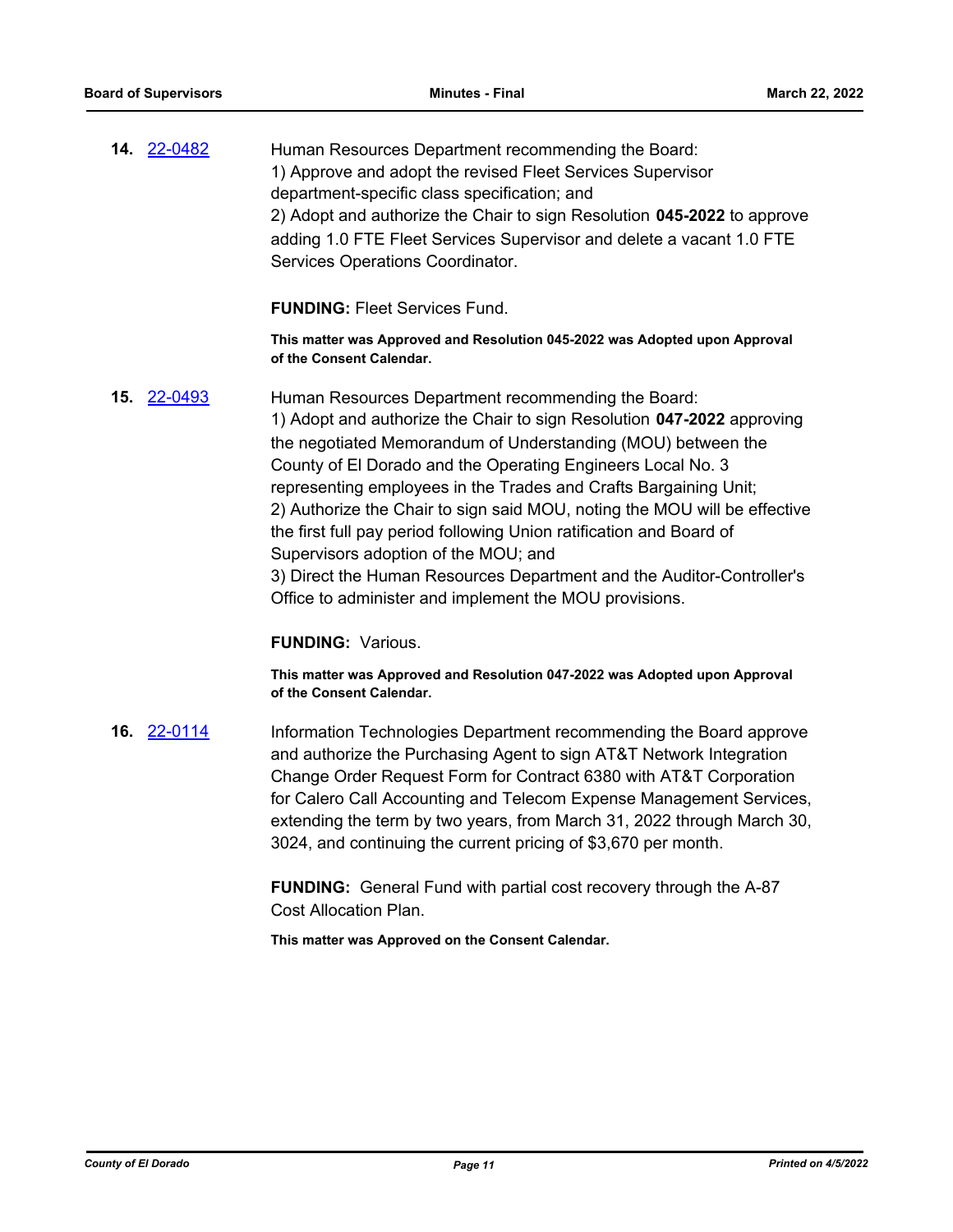#### **HEALTH AND HUMAN SERVICES - CONSENT ITEMS**

**17.** [22-0435](http://eldorado.legistar.com/gateway.aspx?m=l&id=/matter.aspx?key=31336) Health and Human Services Agency (HHSA) recommending the Board: 1) Accept a one-time non-competitive Bringing Families Home (BFH) funding allocation, administered by the California Department of Social Services (CDSS), for the term upon acceptance through June 30, 2024, in the estimated amount of \$279,991; 2) Authorize the HHSA Director to execute the attached Director's Certification, required to be submitted to the CDSS by March 25, 2022, in order to accept this BFH funding allocation; and 3) Authorize the HHSA Director, or designee, to execute and administer any subsequent administrative documents relating to said award or amendment(s) that do not increase the total funding allocation beyond \$380,000 or the term of the allocation, contingent upon County Counsel and Risk Management approval, including required fiscal and programmatic reports.

> **FUNDING:** 100% State General Fund revenue, authorized pursuant to The Budget Act of 2021 appropriated for the Bringing Families Home program. No matching funds are required.

**This matter was Approved on the Consent Calendar.**

**18.** [22-0410](http://eldorado.legistar.com/gateway.aspx?m=l&id=/matter.aspx?key=31311) Health and Human Services Agency (HHSA) recommending the Board: 1) Accept the State of California Department of Health Care Services (DHCS) Behavioral Health Quality Improvement Program (BH-QIP) allocation in the estimated amount of \$444,823 for the California Advancing & Innovating Medi-Cal implementation plan incentive payments, available after submission of a DHCS approved implementation plan through the term of June 30, 2024; 2) Delegate authority to the HHSA Behavioral Health Director or the Director of HHSA to sign and submit the required DHCS BH-QIP Program Funding Claiming Forms for said funding; and 3) Authorize the HHSA Behavioral Health Director, or designee, to execute and administer any subsequent administrative documents related to said allocation, contingent upon County Counsel and Risk Management approval, including any extension(s) or amendment(s) that do not increase the amount or term of the agreement, and required fiscal or programmatic reports.

> **FUNDING:** 100% State General Fund revenue from the Department of Health Care Services Behavioral Health Quality Improvement Program. No matching funds are required.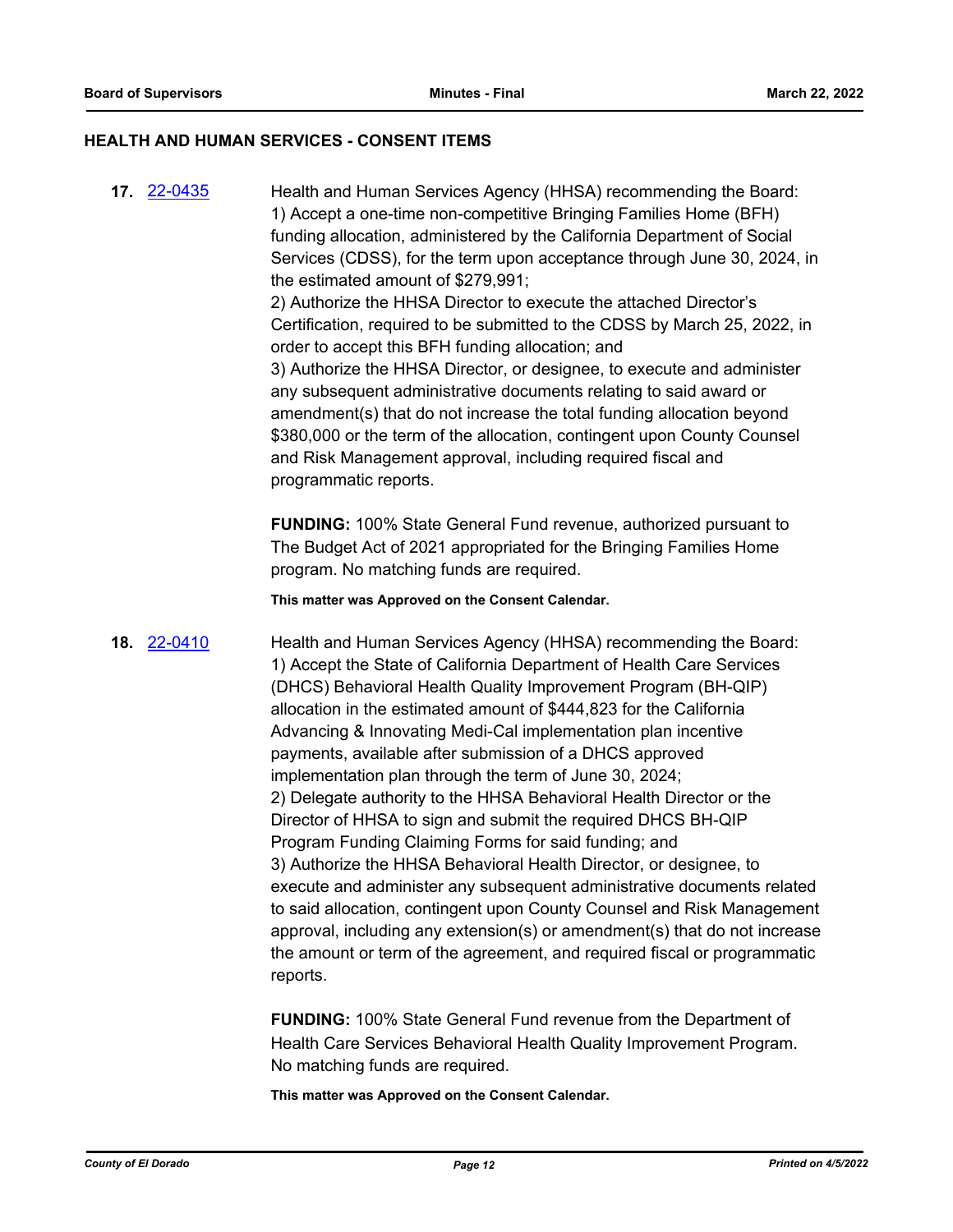**19.** [22-0371](http://eldorado.legistar.com/gateway.aspx?m=l&id=/matter.aspx?key=31272) Health and Human Services Agency (HHSA) recommending the Board: 1) Make findings in accordance with County Ordinance 3.13.030 that it is appropriate to contract with Mental Health Management I, Inc., doing business as Canyon Manor, for the provision of Mental Health Rehabilitation Center services, provided under Agreement 6253 because "(B) "Specialty skills and qualifications not expressly identified in classifications are involved in the performance of the work;" 2) Approve and authorize the Chair to sign Agreement for Services 6253 with Mental Health Management I, Inc., doing business as Canyon Manor, with a not-to-exceed amount of \$540,000, for a term of 3 years from July 1, 2022 through June 30, 2025; and 3) Authorize the HHSA Director, or designee, to execute further documents relating to Agreement 6253, contingent upon approval by County Counsel and Risk Management, including amendments which do not increase the maximum dollar amount or term of the Agreement.

**FUNDING:** 100% State Mental Health Realignment.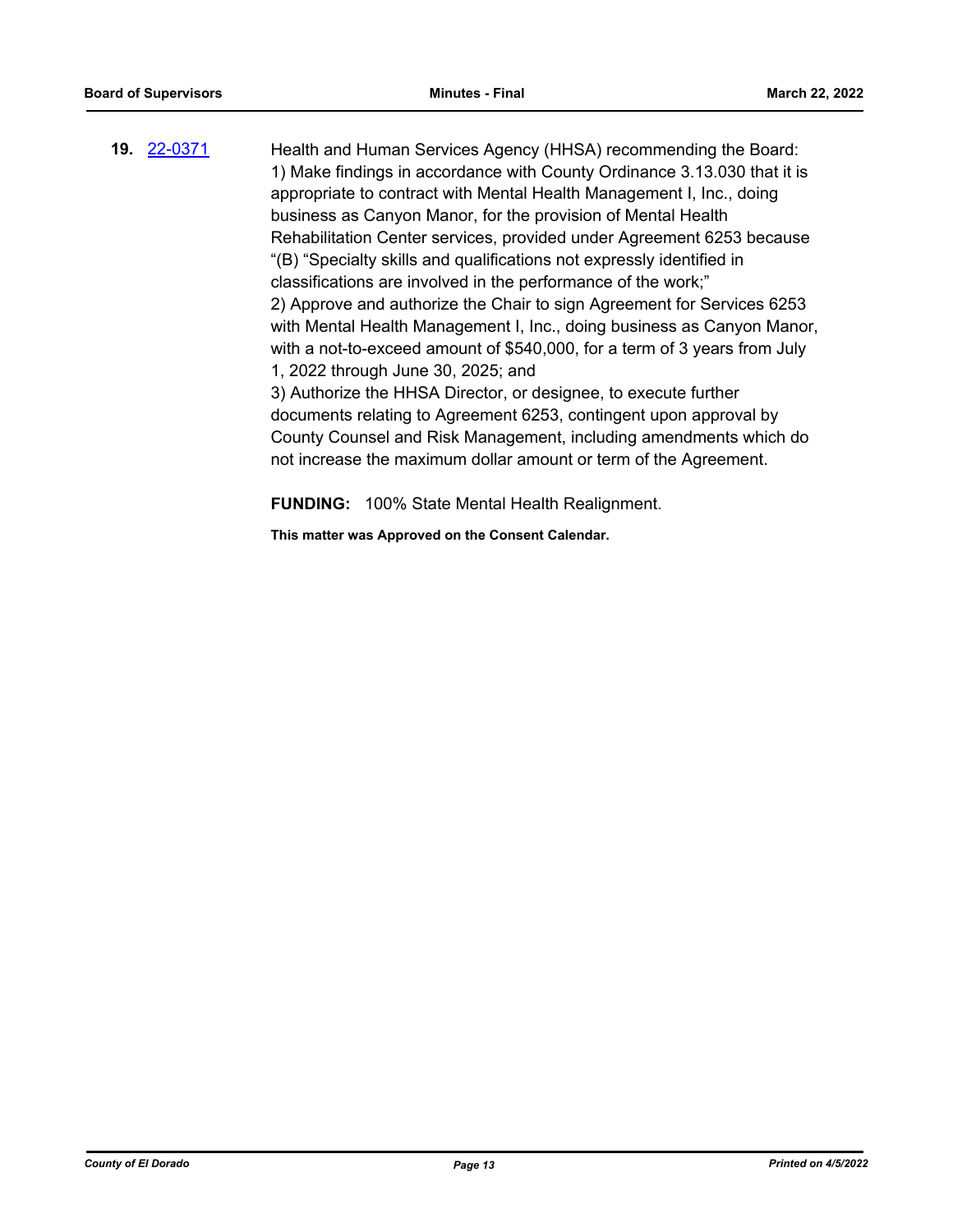**20.** [22-0047](http://eldorado.legistar.com/gateway.aspx?m=l&id=/matter.aspx?key=30947) Health and Human Services Agency (HHSA) recommending the Board: 1) Make findings in accordance with County Ordinance 3.13.030 that it is appropriate to contract with Nancy M. Callahan, Ph.D., doing business as I.D.E.A. Consulting for the provision of technical assistance and support in behavioral health quality assurance activities, implementation of policies and procedures, establishment of outcome measures, and implementation of recommended services, provided under Amendment I to Agreement 5484 because (B) "Specialty skills and qualifications not expressly identified in classifications are involved in the performance of the work;"

2) Approve and authorize the Chair to sign Amendment I to Agreement for Services 5484 with Nancy M. Callahan, Ph.D., doing business as I.D.E.A. Consulting, increase the not to exceed amount from \$150,000 to \$779,953 and extending the term through December 31, 2025 with no change to the rates; and

3) Authorize the HHSA Director, or designee, to execute further documents relating to Agreement 5484, contingent upon approval by County Counsel and Risk Management, including amendments which do not increase the maximum dollar amount or term of the Agreement.

**FUNDING:** 29% Medi-Cal Quality Assurance, 5% Behavioral Health Realignment, 5% Mental Health Services Act, 24% Crisis Care Mobile Unit, 9% Behavioral Health Quality Improvement, 13% Behavioral Health Continuum Infrastructure Program, 15% Mental Health Services Block Grant American Rescue Plan Act.

**This matter was Continued to April 5, 2022 upon Approval of the Consent Calendar.**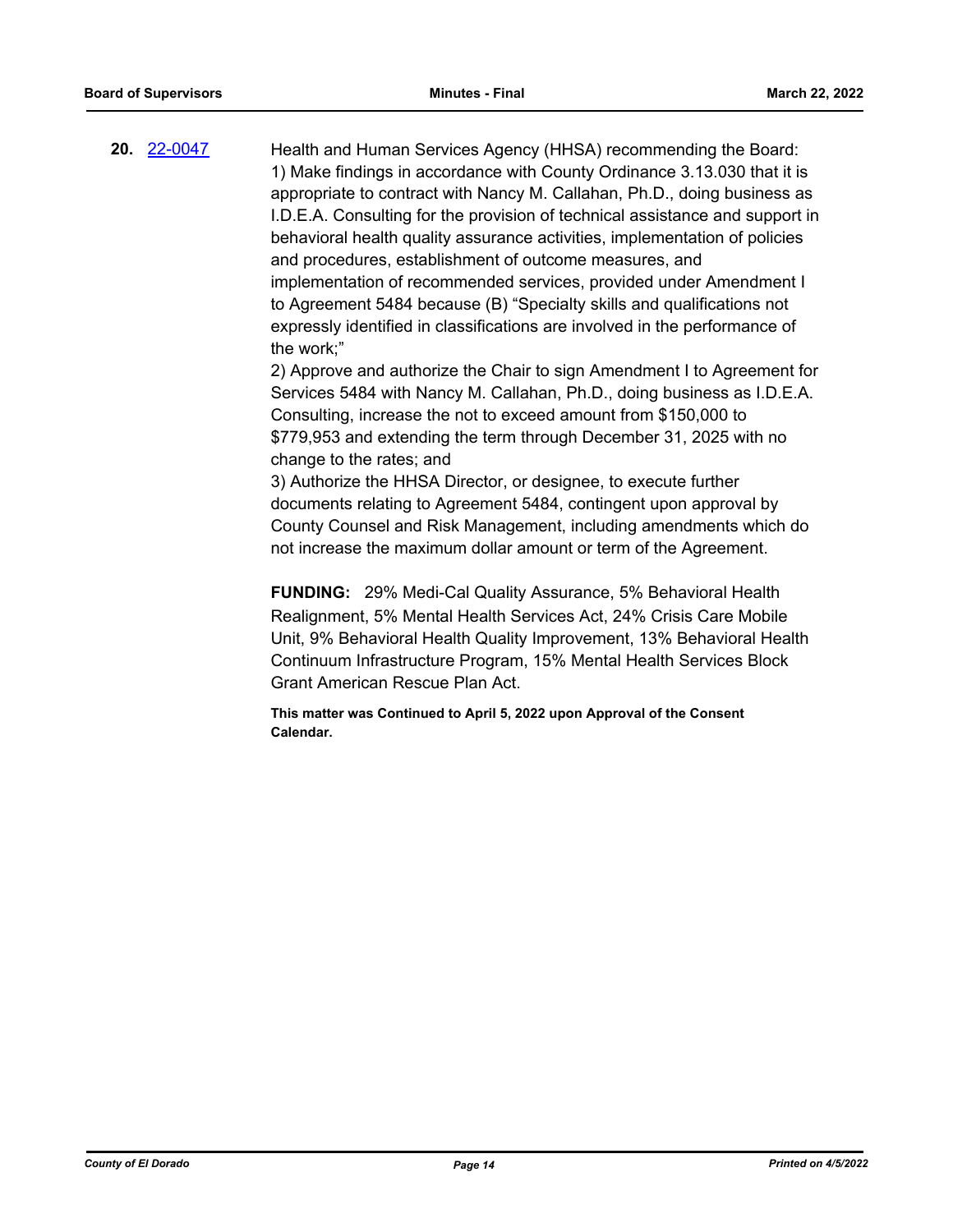#### **LAND USE AND DEVELOPMENT - CONSENT ITEMS**

- **21.** [22-0471](http://eldorado.legistar.com/gateway.aspx?m=l&id=/matter.aspx?key=31372) Air Quality Management District (AQMD) recommending the Board, acting as the AQMD Board of Directors:
	- 1) Award the following eligible AB 2766 2022/2023 projects;
	- a) South Fork Arts and Recreation (SoFAR) Coloma Shuttle (\$242,392);

b) Cameron Park Community Services District Summer Spectacular Shuttle (\$2,975);

c) El Dorado County Chamber of Commerce Stay and Play Shuttle (\$100,000); and

d) El Dorado County Fair Shuttle (\$64,000); and

2) Authorize the Air Pollution Control Officer to execute funding agreements with the applicants of the awarded projects, pending approval of County Counsel and Risk Management.

**FUNDING:** California Department of Motor Vehicles AB 2766 Subvention Funds.

**This matter was Approved on the Consent Calendar.**

**22.** [22-0227](http://eldorado.legistar.com/gateway.aspx?m=l&id=/matter.aspx?key=31128) Department of Transportation recommending the Board consider the following pertaining to the Oflyng Water Quality Project, Capital Improvement Program project number 36107016, Contract 3692: 1) Approve and adopt the Plans and Contract Documents and authorize the Chair to sign the Plans; and 2) Authorize advertisement for construction bids with an estimated

construction phase total cost of \$875,000.

**FUNDING:** United States Forest Service (76% - Federal), State Water Resource Control Board (7% - State), and Tahoe Regional Planning Agency (17% - Local).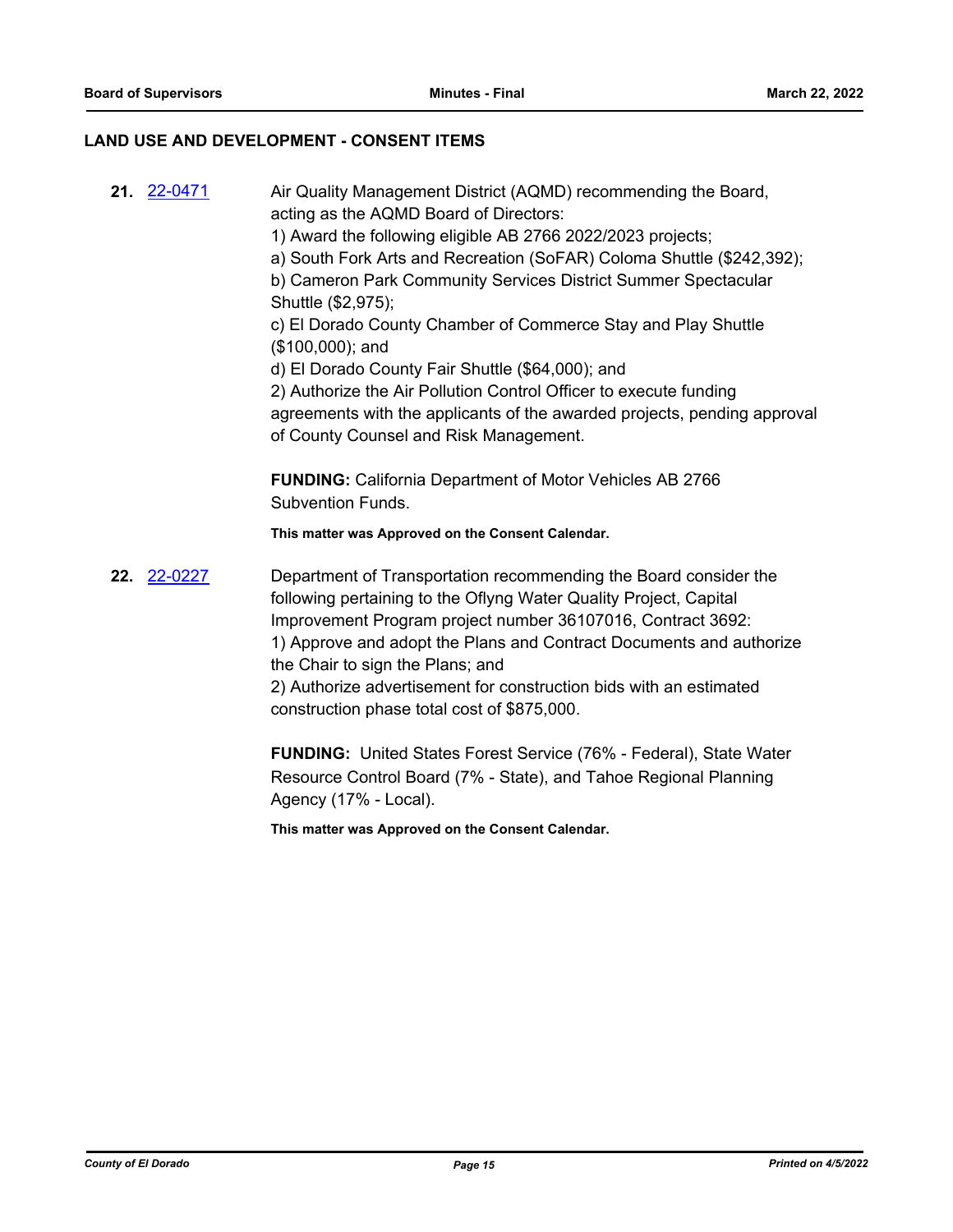| 23. 22-0342 | Department of Transportation recommending the Board:                                                                                                                                                                                                                                                       |
|-------------|------------------------------------------------------------------------------------------------------------------------------------------------------------------------------------------------------------------------------------------------------------------------------------------------------------|
|             | 1) Accept the subdivision improvements for Serrano Village K1/K2, Unit                                                                                                                                                                                                                                     |
|             | 4, TM 01-1377R, as complete;                                                                                                                                                                                                                                                                               |
|             | $\bigcap_{i=1}^{n}$ in $\bigcap_{i=1}^{n}$ in $\bigcap_{i=1}^{n}$ in $\bigcap_{i=1}^{n}$ in $\bigcap_{i=1}^{n}$ in $\bigcap_{i=1}^{n}$ in $\bigcap_{i=1}^{n}$ in $\bigcap_{i=1}^{n}$ in $\bigcap_{i=1}^{n}$ in $\bigcap_{i=1}^{n}$ in $\bigcap_{i=1}^{n}$ in $\bigcap_{i=1}^{n}$ in $\bigcap_{i=1}^{n}$ in |

2) Hold Performance Bond 0773108 in the amount of \$354,683.92, which is ten percent of the total cost of the subdivision improvements, an amount which guarantees against any defective work, labor done, or defective materials furnished, which is to be released after one year if no claims are made;

3) Hold Laborers & Materialmens Bond 0773108 in the amount of \$1,773,419.62 for six months to guarantee payments to persons furnishing labor, materials, or equipment; and

4) Authorize the Clerk of the Board to release the respective Bonds after the required time periods upon written request by Transportation.

**FUNDING:** Developer Funded.

#### **This matter was Approved on the Consent Calendar.**

**24.** [22-0113](http://eldorado.legistar.com/gateway.aspx?m=l&id=/matter.aspx?key=31014) Department of Transportation recommending the Board approve and authorize the Chair to sign the First Amendment to Agreement for Services 3562 with HDR Construction Control Corporation to provide on-call construction support services, extending the performance period an additional two (2) years to April 8, 2024, increasing the not-to-exceed by \$750,000 for a total not-to-exceed of \$1,650,000, and updating contract language per California Department of Transportation federal funding requirements.

> **FUNDING:** Federal, State, and Local funding sources, including Traffic Impact Fee Program, Missouri Flat Area Master Circulation and Financing Plan, Road Fund, Tribe Funds, Accumulative Capital Outlay, Developer Advanced Funds, Sacramento Municipal Utility District, and/or General Fund.

**This matter was Approved on the Consent Calendar.**

**25.** [22-0006](http://eldorado.legistar.com/gateway.aspx?m=l&id=/matter.aspx?key=30907) Planning and Building Department, Economic Development Division, recommending the Board consider the following: 1) Find that support for the Wagon Train event provides a public benefit by promoting a sense of community and enhancing tourism; and 2) Approve and authorize the Chair to sign Agreement 6287 with the Highway 50 Association to provide a funding contribution for the annual Wagon Train, with an annual amount of \$10,000, a term of two (2) years, and a total not-to-exceed amount of \$20,000.

**FUNDING:** Transient Occupancy Tax.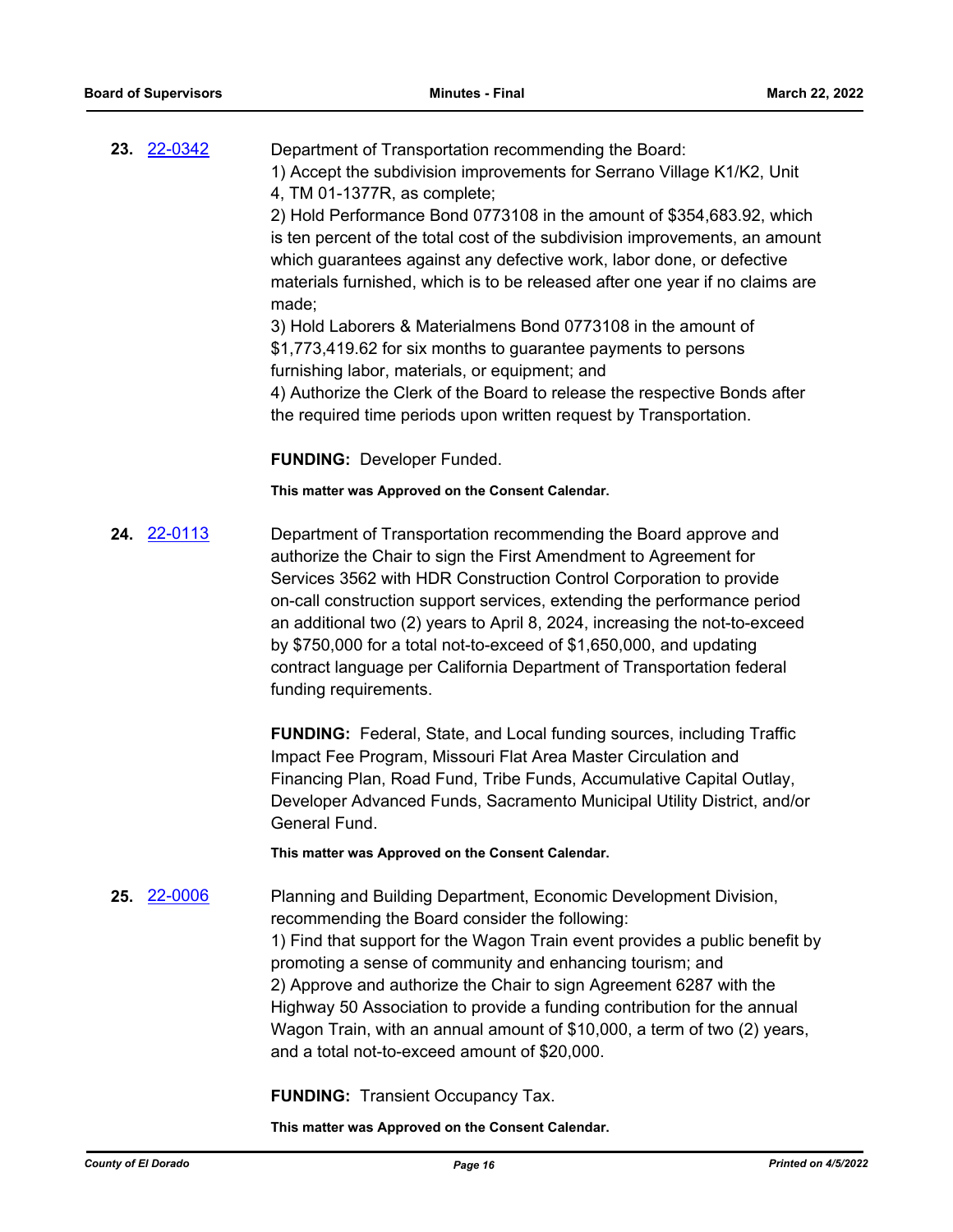**26.** [22-0368](http://eldorado.legistar.com/gateway.aspx?m=l&id=/matter.aspx?key=31269) Planning and Building Department, Planning Division, recommending the Board decline an offer of dedication of Open Space from the El Dorado Hills Specific Plan and Serrano Associates, LLC.

#### **FUNDING:** N/A

**This matter was Approved on the Consent Calendar.**

**27.** [22-0282](http://eldorado.legistar.com/gateway.aspx?m=l&id=/matter.aspx?key=31183) Planning and Building Department, Planning Division, Long Range Planning Unit, recommending the Board receive and file the 2021 Annual Housing Element Implementation Progress Report following public comment for submittal to the California Department of Housing and Community Development.

**FUNDING:** General Fund.

**This matter was Approved on the Consent Calendar.**

**28.** [22-0283](http://eldorado.legistar.com/gateway.aspx?m=l&id=/matter.aspx?key=31184) Planning and Building Department, Planning Division, Long Range Planning Unit, recommending the Board of Supervisors receive and file the 2021 General Plan Annual Progress Report for submittal to the California Governor's Office of Planning and Research and to the California Department of Housing and Community Development.

**FUNDING:** General Fund.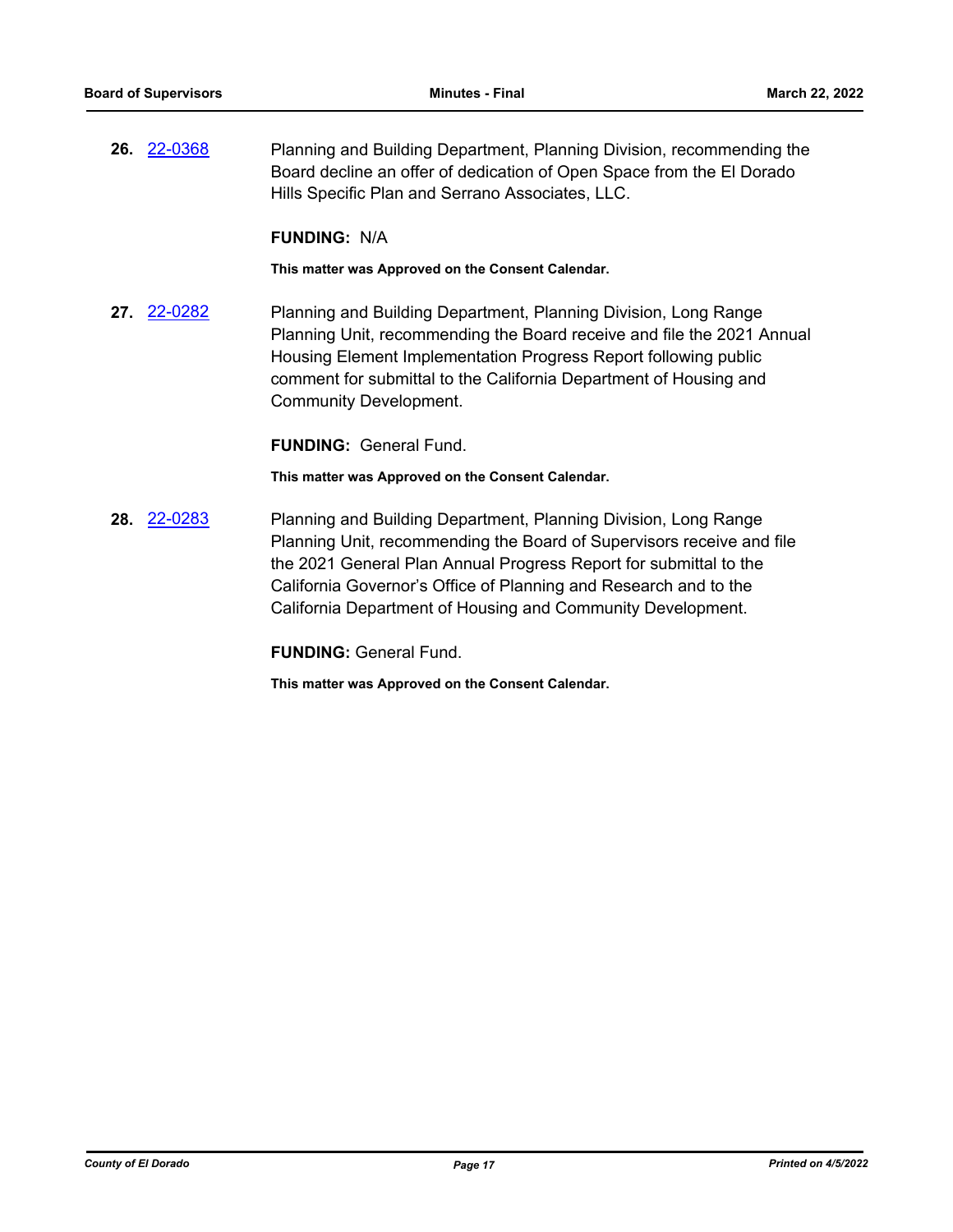#### **LAW AND JUSTICE - CONSENT ITEMS**

**29.** [22-0445](http://eldorado.legistar.com/gateway.aspx?m=l&id=/matter.aspx?key=31346) District Attorney recommending the Board: 1) Approve and authorize the Chair to execute Agreement 6393 with Surveillance Systems Incorporated (SSI) in the amount of \$103,487.31 for the purchase and installation of Verkada indoor/outdoor cameras, which includes a 10-year agreement term for associated software licenses; and 2) Waive formal bid requirements in accordance with County Purchasing Ordinance 3.12.160, Exemptions from competitive process, Section D.

**FUNDING:** General Fund.

**This matter was Approved on the Consent Calendar.**

**30. 21-1396** El Dorado County Sheriff's Office of Emergency Services recommending the Board find that a state of emergency continues to exist in El Dorado County as a result of the extreme wildland fire known as the Caldor Fire. (Cont. 2/22/2022, Item 32)

#### **FUNDING:** N/A

**This matter was Approved on the Consent Calendar.**

**31. 22-0084** El Dorado County Sheriff's Office of Emergency Services recommending the Board find that a state of emergency continues to exist in El Dorado County as a result of the effects of the severe December 2021 storms throughout Northern California, significantly impacting El Dorado County bringing high winds, heavy snow, substantial precipitation, high and fast flowing streams, creeks and rivers which resulted in power outages and damages. (2/22/2022, Item 31)

#### **FUNDING:** N/A

**This matter was Approved on the Consent Calendar.**

#### **END CONSENT CALENDAR**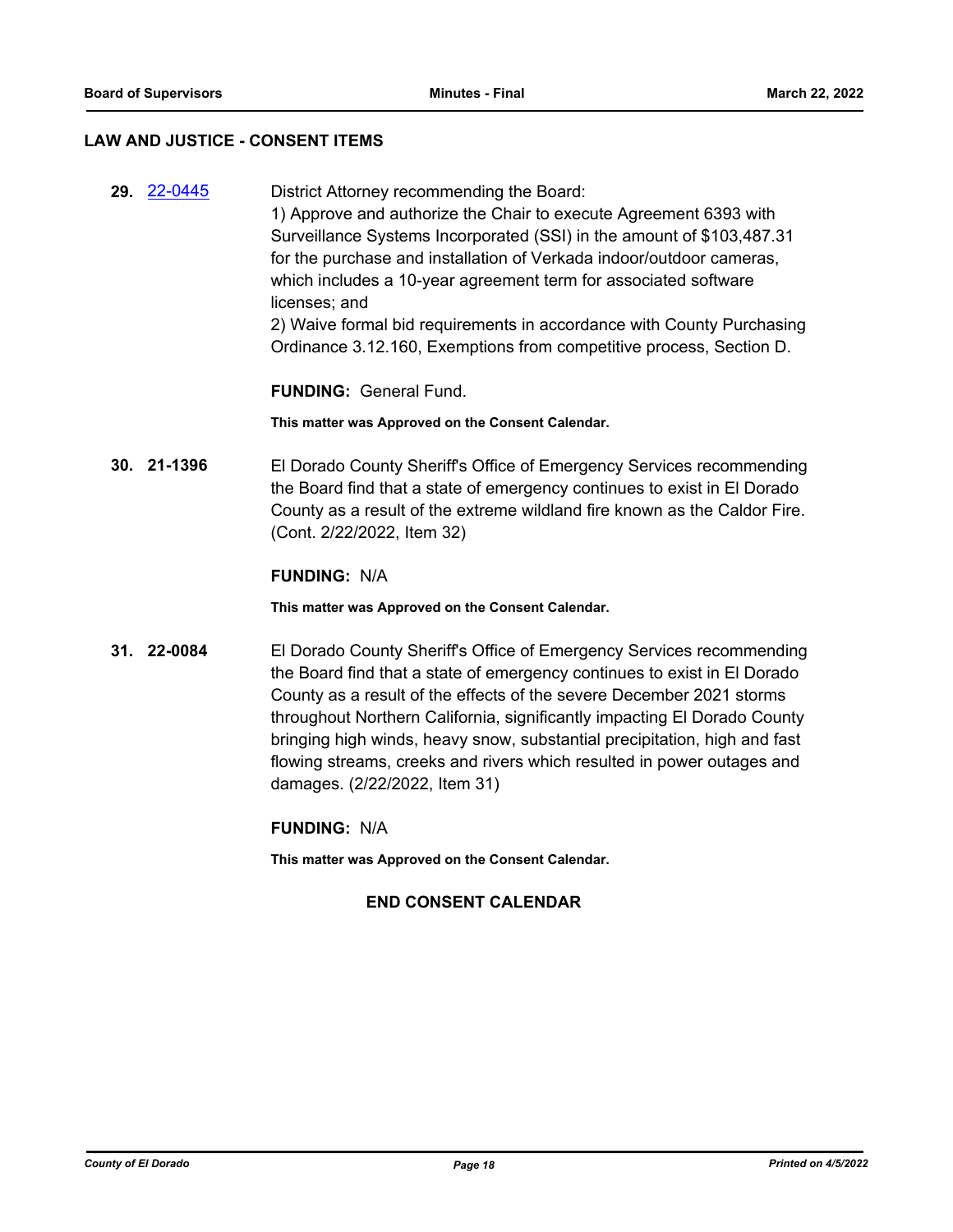#### **9:00 A.M. - TIME ALLOCATION (Items will not be heard prior to the time stated)**

**32.** [22-0407](http://eldorado.legistar.com/gateway.aspx?m=l&id=/matter.aspx?key=31308) **HEARING** - To consider the unanimous recommendation for approval from the Planning Commission on General Plan Amendment GPA21-0004/Amended 2021-2029 Housing Element Update recommending the Board of Supervisors (Board) take the following actions:

> 1) Adopt the California Environmental Quality Act (CEQA) Revised Addendum to the El Dorado County's General Plan Environmental Impact Report (EIR), certified in July 2004 (State Clearinghouse Number 2001082030) demonstrating that the analysis in that EIR adequately addresses the potential physical impacts associated with implementation of the proposed project and the proposed project would not trigger any of the conditions described in the CEQA Guidelines Section 15162 calling for the preparation of a subsequent EIR or negative declaration based on the analysis prepared by staff;

2) Approve General Plan Amendment GPA21-0004 amending the General Plan to incorporate the amended 2021-2029 Housing Element Update based on Findings as presented by staff; and

3) Adopt and authorize the Chair to sign Resolution **046-2022** to amend the County General Plan to incorporate the Amended 2021-2029 Housing Element.

#### **FUNDING:** General Fund.

*Public Comment: L. Cauchon, F. Porter, J. Gainsbourgh*

**Supervisor Parlin opened the public hearing and upon hearing from staff and the public closed the public hearing.**

**A motion was made by Supervisor Hidahl, seconded by Supervisor Turnboo to: 1) Adopt the revised Addendum to the El Dorado County General Plan Environmental Impact Report, certified in July 2004 (State Clearinghouse No. 2001082030);** 

**2) Approve General Plan Amendment GPA21-0004, including the Planning Commission's recommended revisions, amending the General Plan to incorporate the amended 2021-2029 Housing Element Update; and 3) Adopt and authorize the Chair to sign Resolution 046-2022 to amend the County General Plan to incorporate the Amended 2021- 2029 Housing Element.**

**Yes:** 5 - Novasel, Hidahl, Parlin, Thomas and Turnboo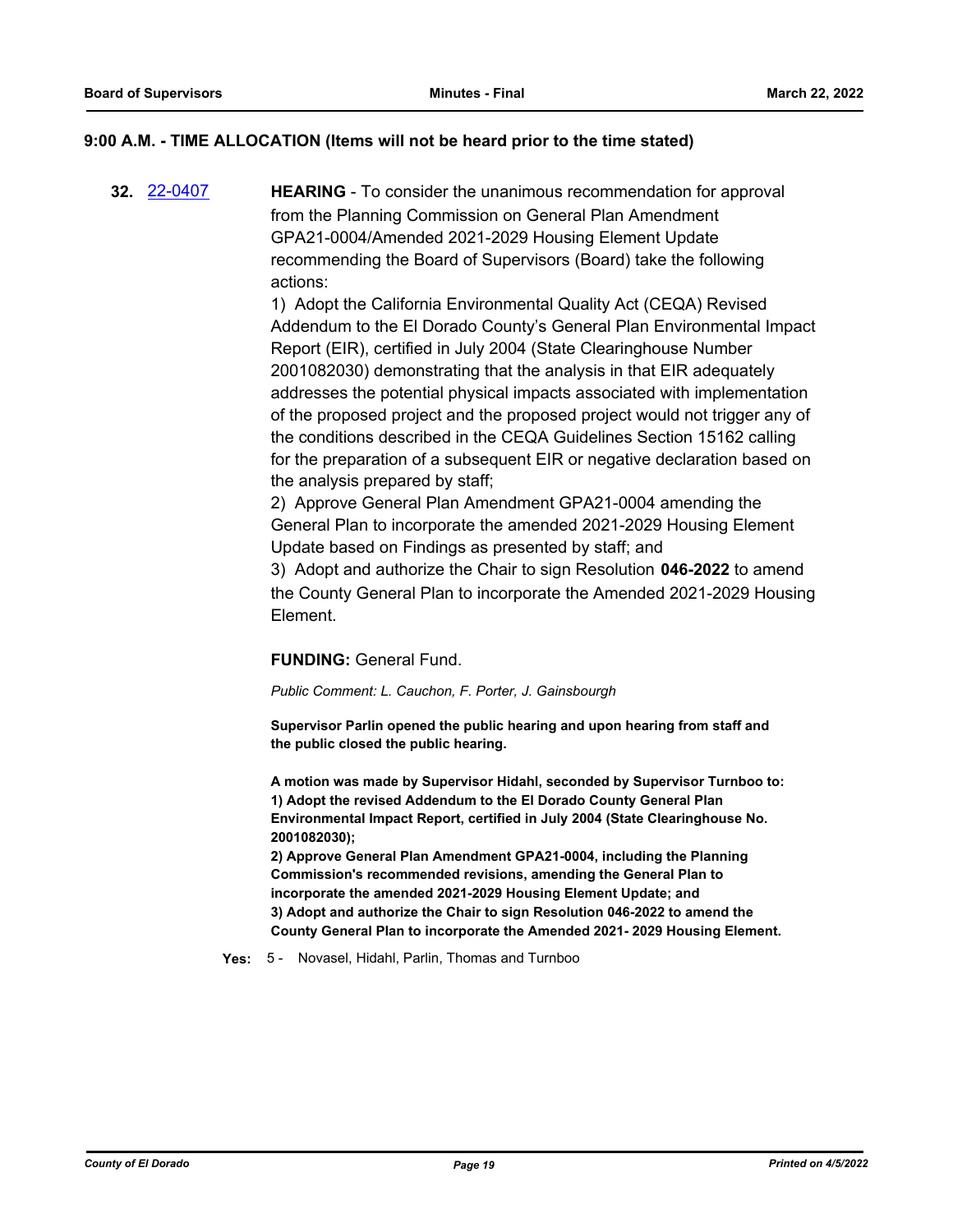#### **10:00 A.M. TIME ALLOCATION - (Items will not be heard prior to time stated)**

**33.** [22-0491](http://eldorado.legistar.com/gateway.aspx?m=l&id=/matter.aspx?key=31392) Chief Administrative Office recommending the Board of Supervisors: 1) Receive and file a presentation from the Vegetation Management and Wildfire Resiliency Working Group; 2) Approve in concept the establishment of an "Office of Wildfire Resilience" in the Chief Administrative Office; and 3) Designate \$3,375,000 of excess contingency funds as the local matching funds for a federal Hazard Mitigation Grant to conduct defensible space, home hardening work, and hazardous fuels reduction in the County.

#### **FUNDING:** General Fund.

*Public Comment: K. Payne, L. Newson, M. Johnson, M. Lane, K. Pruett, W. Deloria*

**A motion was made by Supervisor Turnboo, seconded by Supervisor Thomas to: 1) Receive and file a presentation from the Vegetation Management and Wildfire Resiliency Working Group;**

**2) Approve in concept the establishment of an "Office of Wildfire Resilience" in the Chief Administrative Office; and**

**3) Designate \$3,375,000 of excess contingency funds as the local matching funds for a federal Hazard Mitigation Grant to conduct defensible space, home hardening work, and hazardous fuels reduction in the County.**

**Yes:** 5 - Novasel, Hidahl, Parlin, Thomas and Turnboo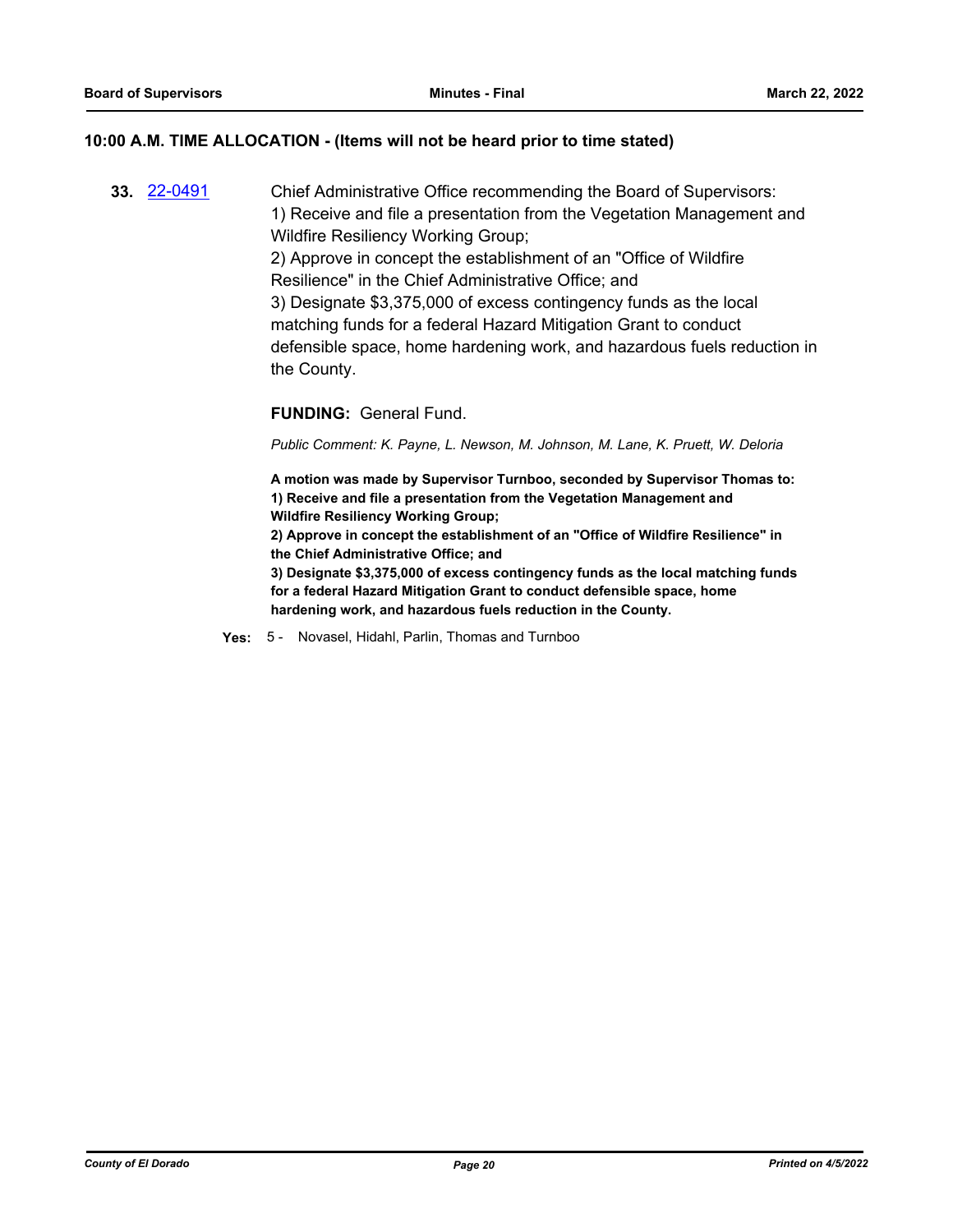## **34.** [22-0461](http://eldorado.legistar.com/gateway.aspx?m=l&id=/matter.aspx?key=31362) Chief Administrative Office recommending the Board: 1) Receive an update on the County's Strategic Planning efforts; 2) Approve the current Vision Statement, Mission Statement, and Core

3) Approve the current five Strategic Plan goals of Public Safety, Good Governance, Infrastructure, Economic Development, and Healthy Communities;

4) Discuss and approve recommended changes and additions; and

5) Direct all Department Heads to continue incorporating the County's Strategic Plan goals and priorities into their departmental short, middle, and long-term goals.

#### **FUNDING:** N/A

Values;

*Public Comment: T. Kayes, K. Payne, M. Lane*

**A motion was made by Supervisor Thomas, seconded by Supervisor Novasel to: 1) Receive an update on the County's Strategic Planning efforts;**

**2) Approve the current Vision Statement, Mission Statement, and Core Values;**

**3) Approve the current five Strategic Plan goals of Public Safety, Good** 

**Governance, Infrastructure, Economic Development, and Healthy Communities; 4) Approve recommended changes and additions; and**

**5) Direct all Department Heads to continue incorporating the County's Strategic Plan goals and priorities into their departmental short, middle, and long-term goals.**

**Yes:** 5 - Novasel, Hidahl, Parlin, Thomas and Turnboo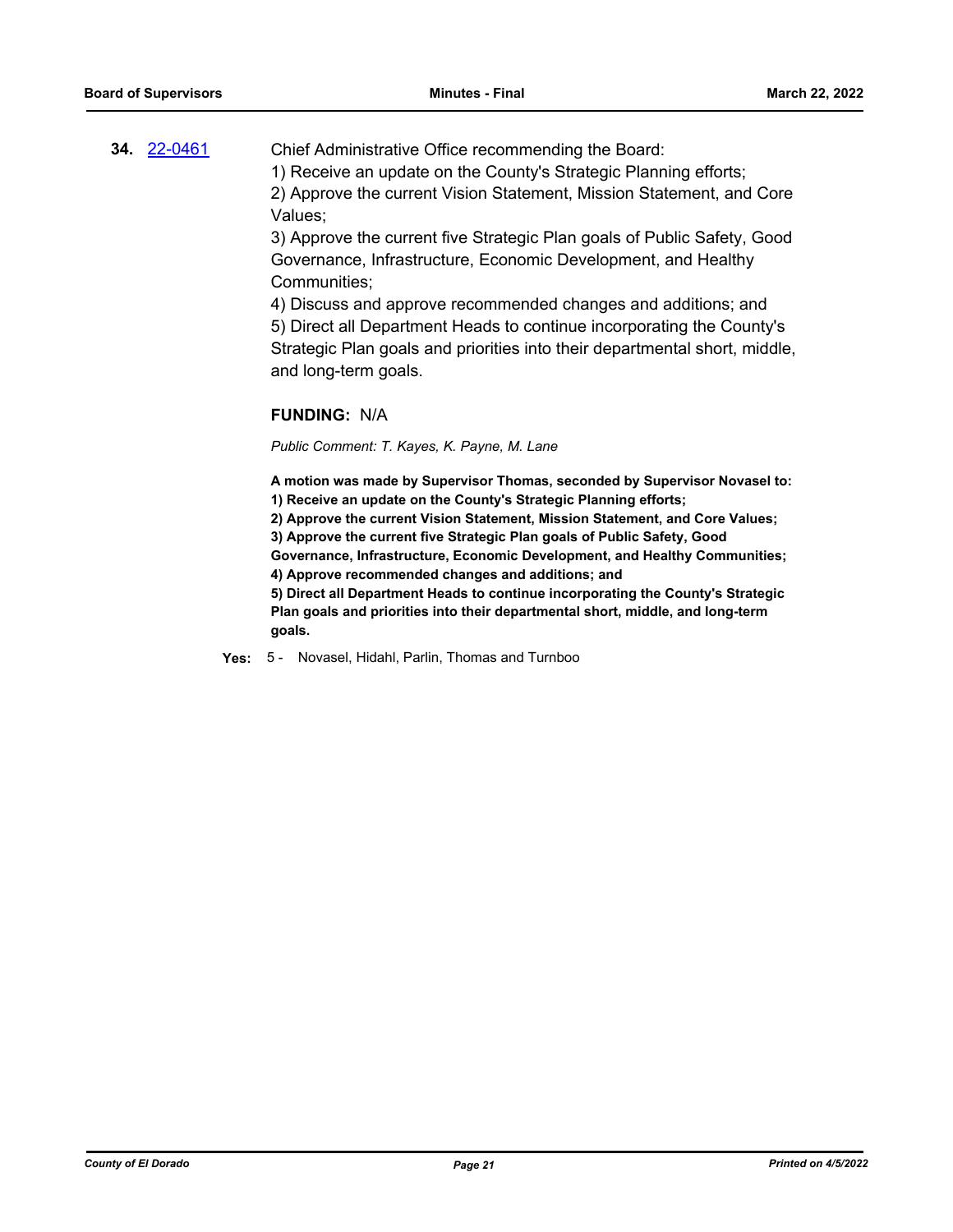#### **1:00 P.M. - TIME ALLOCATION (Items will not be heard prior to the time stated)**

#### **OPEN FORUM**

*Public Comment: B. Bradshaw, T. Madison, L. Cauchon, T. Kayes, M. Lane, R. McNeil, D. Wolfson, K. Greenwood, J. Harn, M. Rodriguez*

[22-0598](http://eldorado.legistar.com/gateway.aspx?m=l&id=/matter.aspx?key=31499) OPEN FORUM (See Attachment)

Open Forum is an opportunity for members of the public to address the Board of Supervisors on subject matter that is not on their meeting agenda and within their jurisdiction. Public comments during Open Forum are limited to three minutes per person. The Board Chair may limit public comment during Open Forum.

#### **The following item will be heard immediately after Open Forum**

**35.** [22-0389](http://eldorado.legistar.com/gateway.aspx?m=l&id=/matter.aspx?key=31290) Supervisor Turnboo recommending the Board make the following appointment to the Commission on Aging: Appoint Linda Grimoldi, Member - District 2, Term Expiration 01/01/2025. (Cont. 3/15/2022, Item 10)

#### **FUNDING:** N/A

*Public Comment: D. Austin, J. Connolly, L Cauchon, Gaye, T. Kayes, W, Cunningham, T. Doyle, D. Wolfson*

**A motion was made by Supervisor Turnboo, seconded by Supervisor Hidahl to Approve this matter.**

**Yes:** 5 - Novasel, Hidahl, Parlin, Thomas and Turnboo

#### **2:00 P.M. TIME ALLOCATION (Items will not be heard prior to time stated)**

**36.** [22-0412](http://eldorado.legistar.com/gateway.aspx?m=l&id=/matter.aspx?key=31313) Chief Administrative Office and Planning and Building Department, Economic Development Division, recommending the Board receive and file an update from the County's Broadband Consultant, Neo Connect, on Broadband planning efforts for an Economic Development Administration Grant in collaboration with the City of South Lake Tahoe and the Tahoe Prosperity Center specific to designing a broadband project in Tahoe Basin.

**FUNDING:** Transient Occupancy Tax.

*Public Comment: K. Payne*

**The Board received an update from the County's Broadband Consultant, Neo Connect, on Broadband planning efforts for an Economic Development Administration Grant in collaboration with the City of South Lake Tahoe and the Tahoe Prosperity Center specific to designing broadband project in the Tahoe Basin.**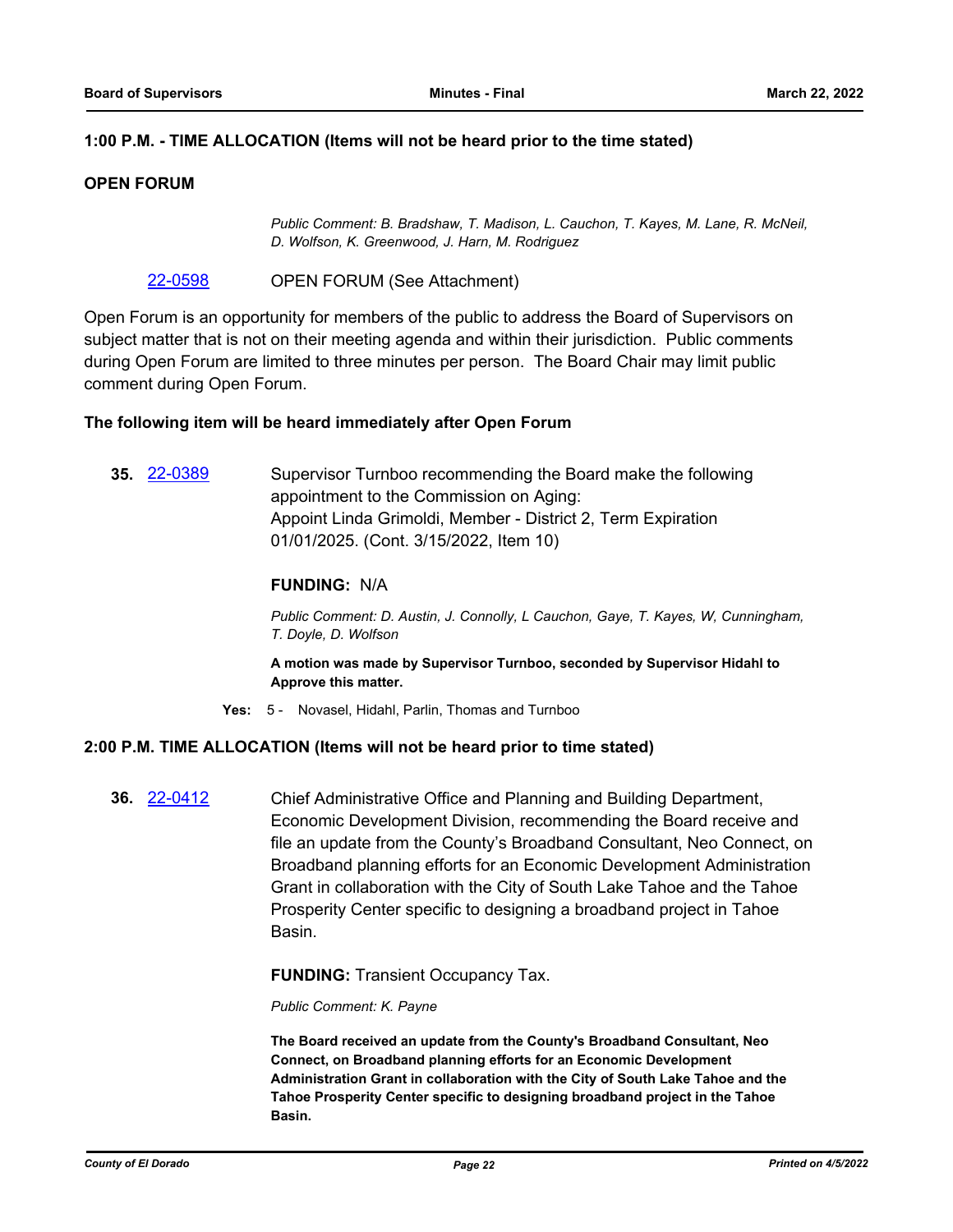#### **ITEMS TO/FROM SUPERVISORS (May be called at any time during the meeting)**

**Supervisor Hidahl reported on the following: Sacramento County transportation initiative meeting. El Dorado Hills Chamber installation. Pioneer Energy board meeting.**

**Supervisor Novasel reported on the following: Tahoe Conservancy meeting. Tour of Tahoe Coalition of Homeless.**

**Supervisor Turnboo reported on the following: Treasurer-Tax Collector meeting. Ribbon cutting event in El Dorado Hills. Bob Williams meeting. Tamara Wallace meeting.**

**Supervisor Parlin reported on the following: Budget Ad Hoc meetings. Cemetery Advisory Committee brochure.**

#### **CAO UPDATE (May be called at any time during the meeting)**

**Don Ashton, Chief Administrative Officer, reported on the following: Special Board meeting on April 25, 2022 for a budget discussion. Caldor Recovery efforts.**

[22-0581](http://eldorado.legistar.com/gateway.aspx?m=l&id=/matter.aspx?key=31482) CAO Update (Caldor Fire Update)

**ADJOURNED AT 5:18 P.M.**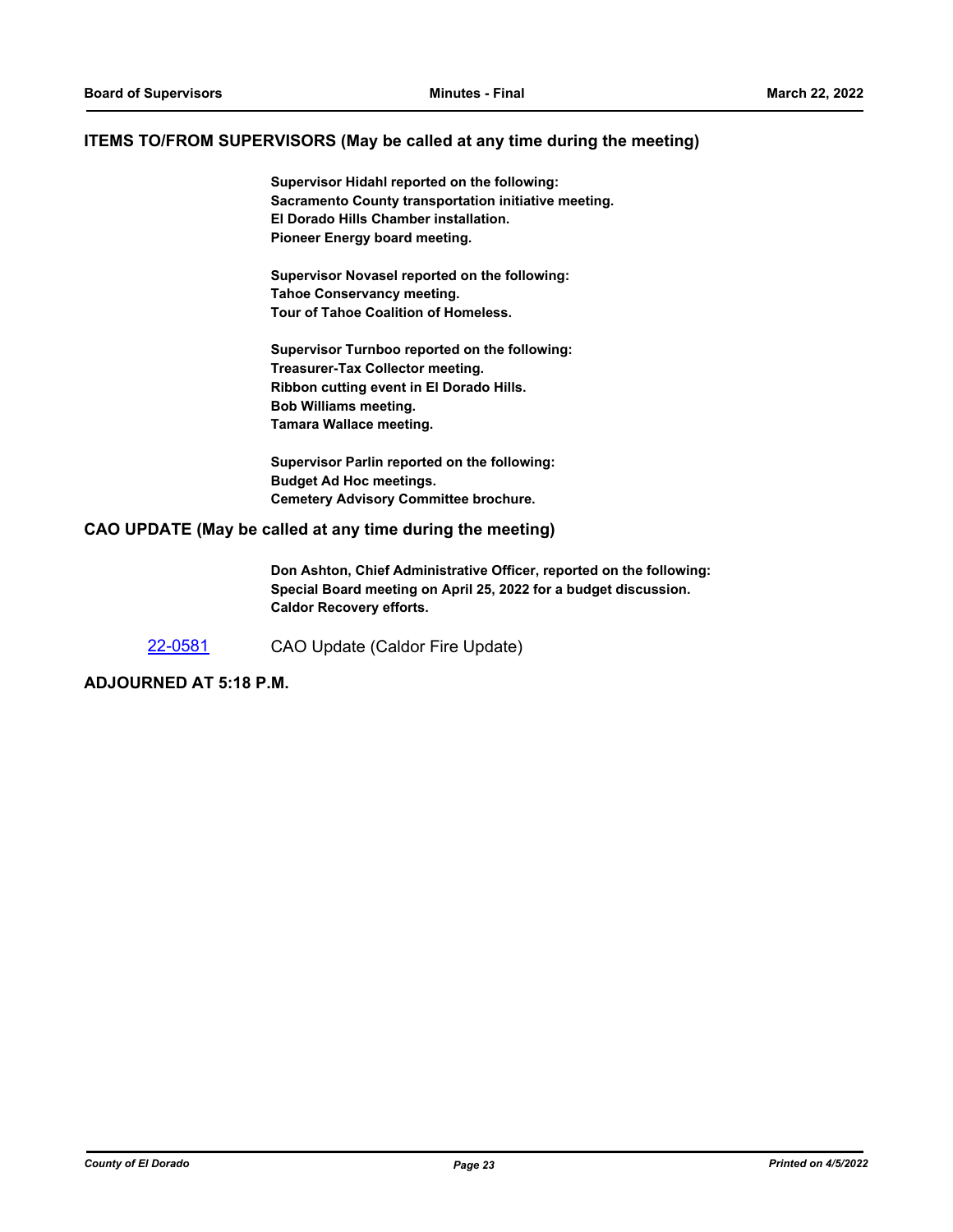### **CLOSED SESSION**

**37.** [22-0551](http://eldorado.legistar.com/gateway.aspx?m=l&id=/matter.aspx?key=31452) **Conference with Legal Counsel - Significant Exposure to Litigation** pursuant to Government Code Section 54956.9(d)(2). Number of potential cases: (1). (Est. Time: 15 Min.)

**No Action Reported. All five Supervisor participated.**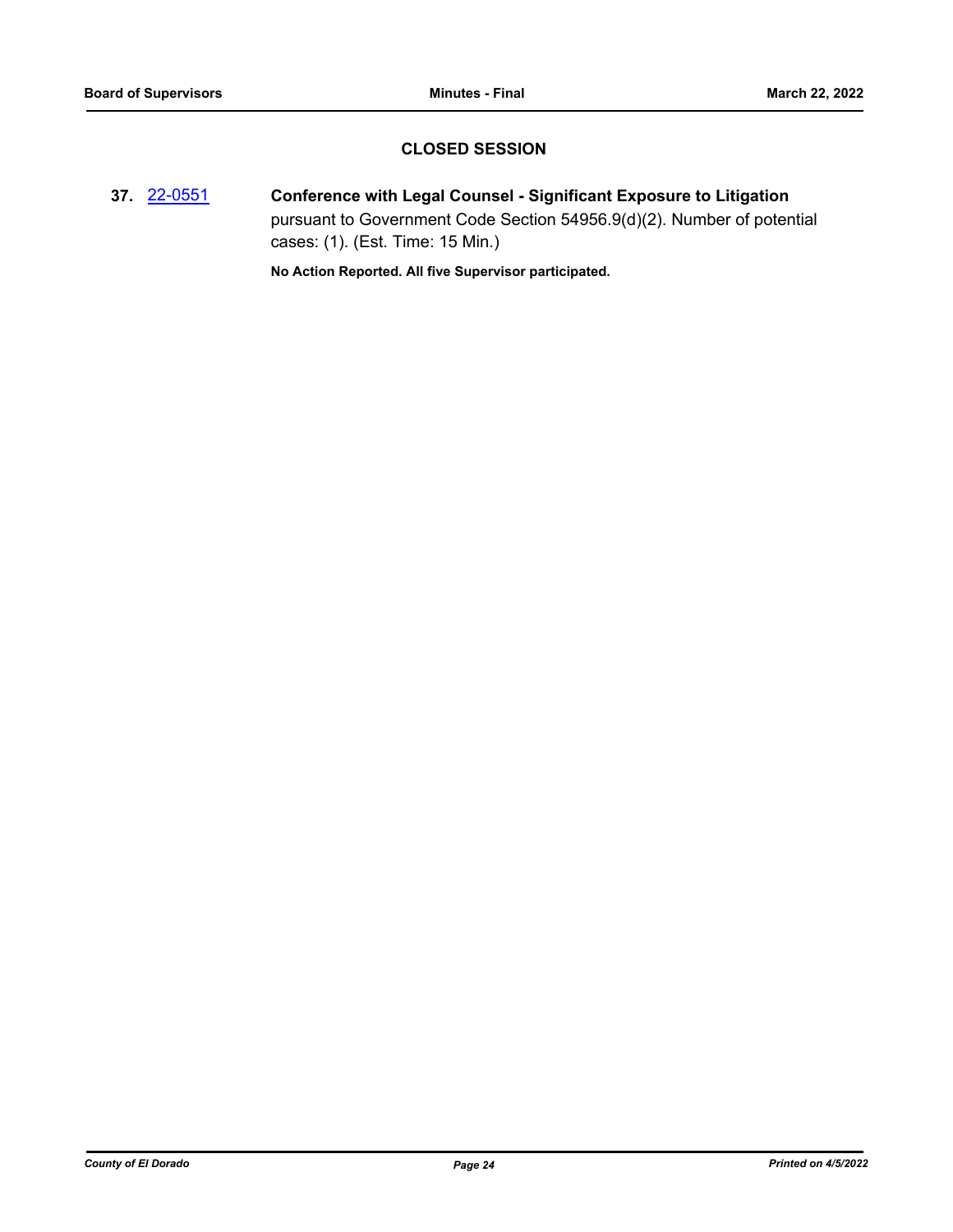On August 19, 2003, the Board adopted the following protocol: It is a requirement that all speakers, County staff and the public, when approaching the podium to make a visual presentation to the Board of Supervisors, must provide the Clerk with the appropriate number of hard copies of the presentation for Board members and the audience.